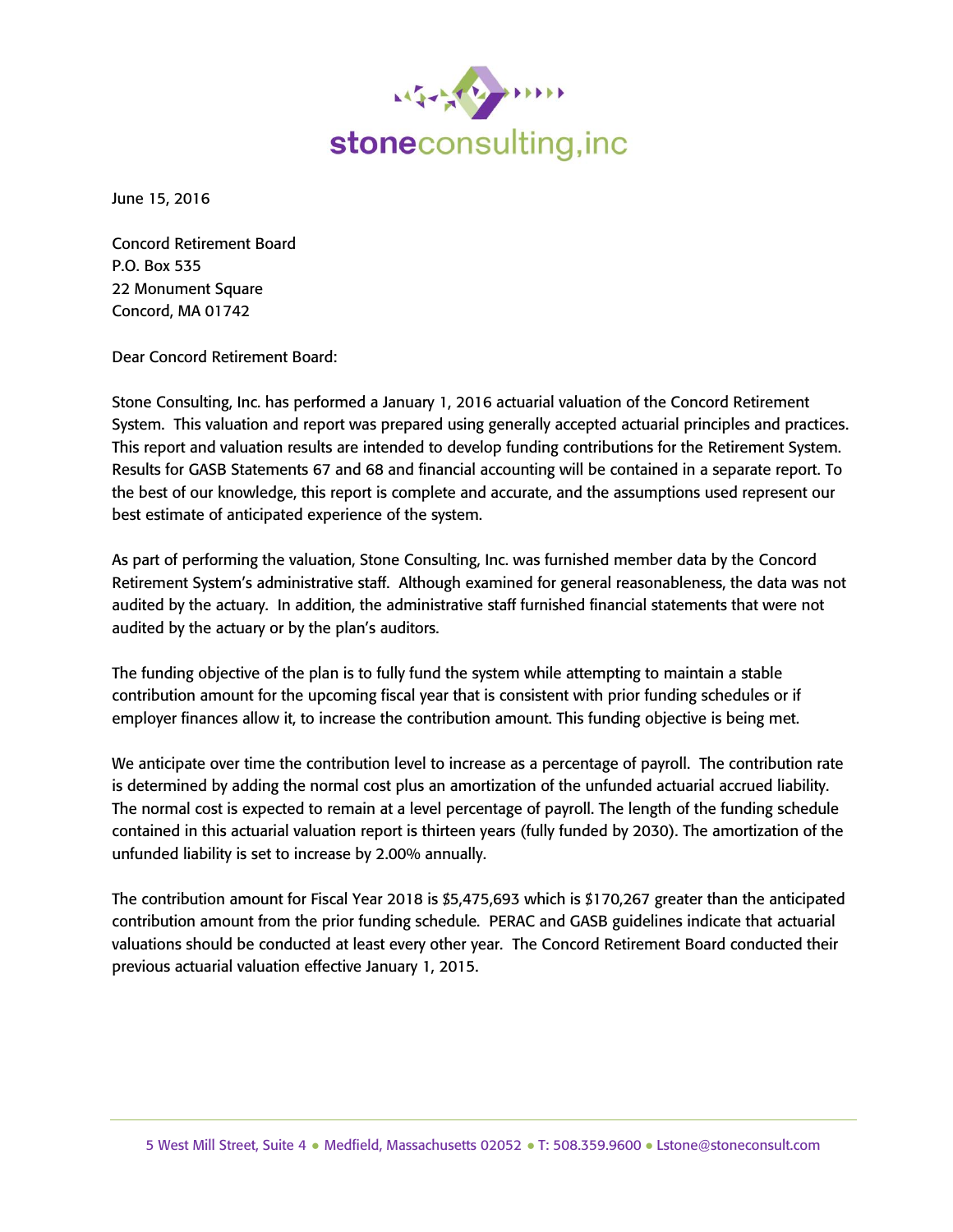Future actuarial measurements may differ significantly from the current measurements presented in this report due to such factors as the following: plan experience differing from that anticipated by the economic or demographic assumptions, changes in economic or demographic assumptions, increases or decreases expected as part of natural operation of the methodology used for these measurements such as additional contribution requirements based on the plan's funded status, and changes in plan provisions or applicable law. As part of this valuation, we have not performed an analysis of the potential range of future measurements.

We are pleased to present the results of this valuation. If the Retirement Board has any questions on the content of this report, we would be glad to respond. Please note that this report is meant to be used in its entirety. Use of excerpts of this report may result in inaccurate or misleading understanding of the results.

I, Lawrence Stone, am a consultant for Stone Consulting, Inc. I am a member of the American Academy of Actuaries and meet the Qualification Standards of the American Academy of Actuaries to render the actuarial opinion contained herein.

> Respectfully submitted, STONE CONSULTING, INC. Actuaries for the Plan

Lawrence B. Stone Member, American Academy of Actuaries

\_\_\_\_\_\_\_\_\_\_\_\_\_\_\_\_\_\_\_\_\_\_\_\_\_\_\_\_\_\_\_\_\_\_\_

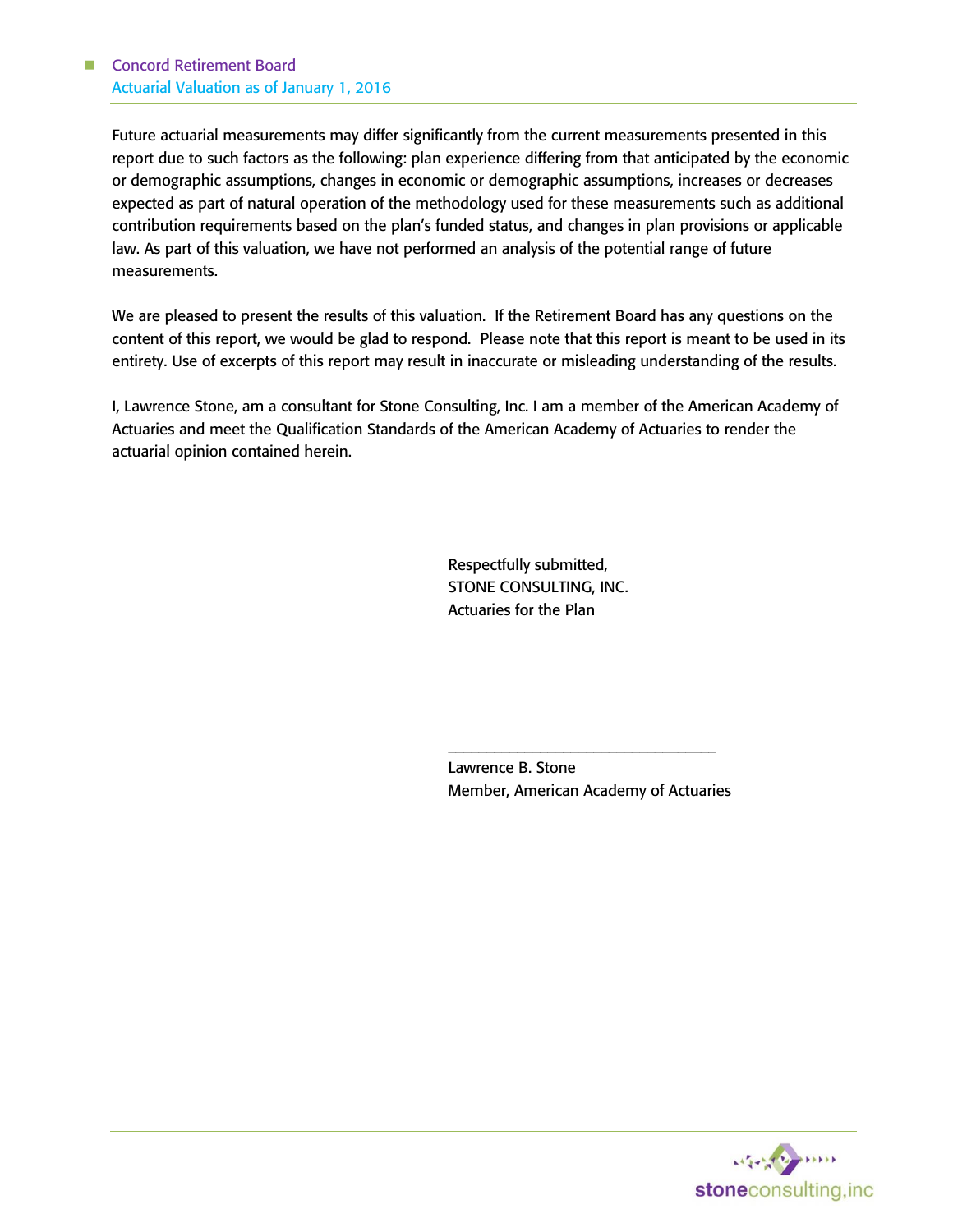## **TABLE OF CONTENTS**

|                             | <b>PAGE</b> |
|-----------------------------|-------------|
| <b>Certification Letter</b> |             |
|                             |             |
|                             |             |
|                             |             |
|                             |             |
|                             |             |
|                             |             |
|                             |             |
|                             |             |
|                             |             |
|                             |             |
|                             |             |
|                             |             |
|                             |             |
|                             |             |
|                             |             |
|                             |             |
|                             |             |
|                             |             |
|                             |             |
|                             |             |

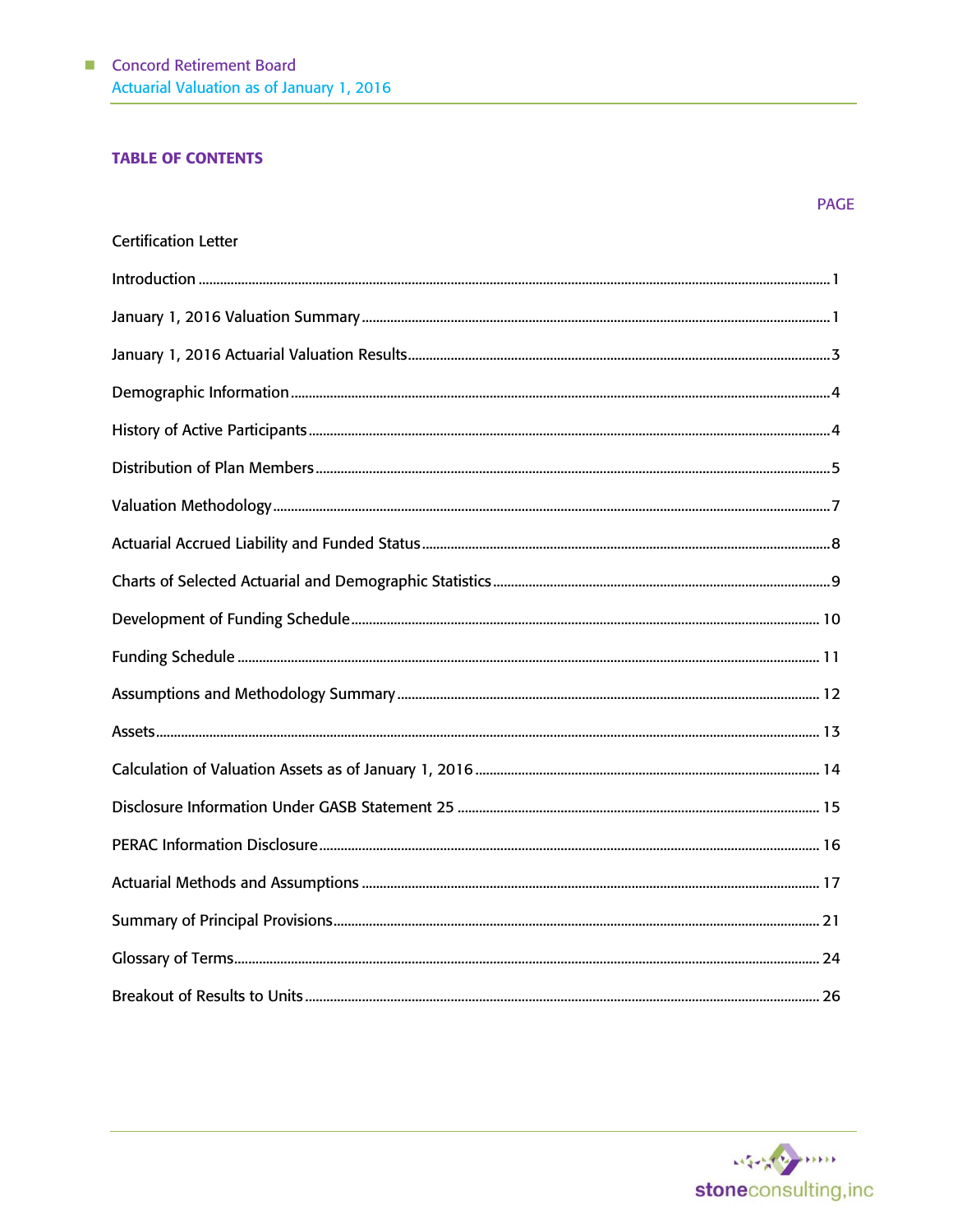#### **Introduction**

This report presents the results of the actuarial valuation of the Concord Retirement System. The valuation was performed at the request of the Retirement Board as of January 1, 2016 for the purpose of determining the contribution requirements for Fiscal Year 2018 and beyond. The contribution requirements are based on:

- The financial condition of the system as of December 31, 2015
- The benefit provisions of M.G.L. Chapter 32 and related statutes;
- The demographics of members in the system (i.e., active and inactive participants, retirees and beneficiaries as of January 1, 2016);
- **Economic assumptions regarding salary increases and investment earnings; and**
- **•** Other actuarial assumptions (e.g., withdrawals, retirement, death, etc.)

# January 1, 2016 Valuation Summary

|                                                           | Valuation as of<br>January 1, 2016                                                                        | Valuation as of<br>January 1, 2015 | Change                |
|-----------------------------------------------------------|-----------------------------------------------------------------------------------------------------------|------------------------------------|-----------------------|
| <b>Contribution Fiscal 2018</b>                           | \$5,475,693                                                                                               | \$5,305,425                        | \$170,267<br>increase |
| <b>Funding Schedule Length</b><br>(as of Fiscal $2018$ )* | 13 years                                                                                                  | 13 years                           | Same                  |
| Amortization Increase*                                    | 2.00%                                                                                                     | 2.00%                              | Same                  |
| <b>Funding Ratio</b>                                      | 83%                                                                                                       | 81%                                | 2%                    |
| <b>Interest Rate Assumption</b>                           | 7.00%                                                                                                     | 7.25%                              | $-0.25%$              |
| <b>Salary Increase Rate</b><br><b>Assumption</b>          | <b>Select and Ultimate</b><br>4.00% ultimate rate; 3.25%<br>base rate while receiving the<br>steps below: | Same                               | Same                  |

| <b>Step</b> |         |      |      | 4       | 5       | $6 - 10$ |
|-------------|---------|------|------|---------|---------|----------|
| Grp 1&2     | $3.0\%$ | 3.0% | 3.0% | $3.0\%$ | $3.0\%$ | $3.0\%$  |
| Fire        | 4.7%    | 4.7% | 4.7% |         |         |          |
| Police      | 5.2%    | 5.6% | 7.3% | 5.0%    | 4.8%    |          |

\* Previous schedule based on 1/1/2015 valuation

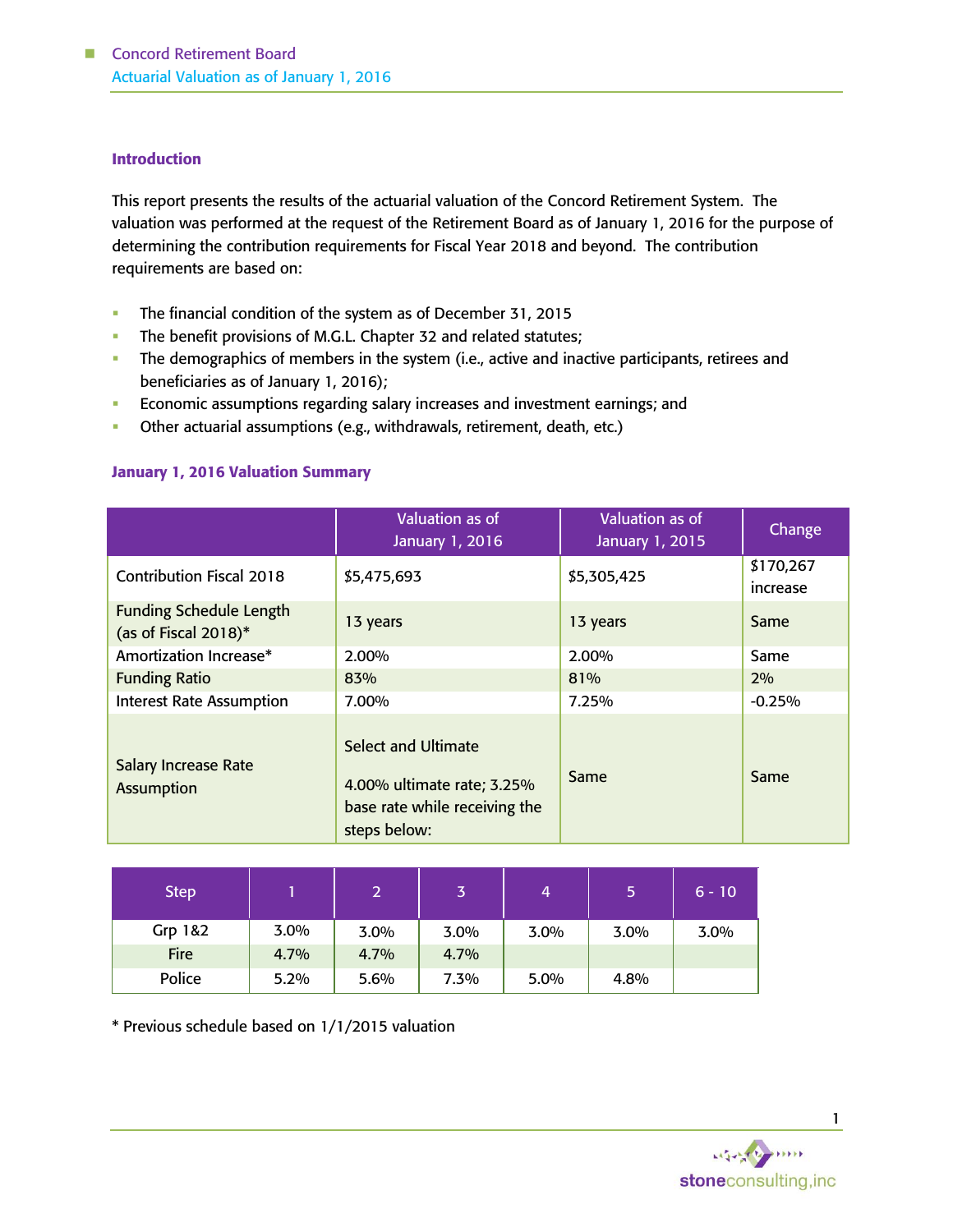- The Fiscal Year 2018 contribution is \$170,267 greater than the planned 2018 contribution. Stone Consulting, with agreement from the Retirement Board, values assets using a four-year asset smoothing method. In this approach, asset gains and losses are recognized over a four-year period. The first 25% is recognized immediately. The purpose of this approach is to avoid wide swings in asset value from one year to the next. See page 14 for detailed information.
- The System, over the one-year period from January 1 to December 31, 2015, experienced a 0.3% annual return on the market value of assets versus our 2015 assumption of 7.25%. There was a \$9,213,689 net actuarial asset loss in calendar year 2015. The System's asset portfolio, effective December 31, 2015 is approximately 71% equities and 29% fixed income and short-term investments. The interest rate assumption was reduced to 7.00% to reflect anticipated future market performance. This change increased the actuarial accrued liability by \$4.4 million, and increased the Net Normal Cost by \$241 thousand (a change of 14.6%).
- The investment return assumption is a long-term assumption and is based on capital market expectations by asset class, historical returns, and professional judgment.
- The salary increase assumption is based on a select and ultimate table, with a 4.00% ultimate rate. Group 1 and 2 employees are assumed to receive 10 years of 3.0% steps; Fire employees are assumed to receive 3 years of 4.7% steps; Police are assumed to receive step increases of 5.2%, 5.6%, 7.3%, 5.0%, and 4.8% for their first 5 years of service. For employees who are assumed to be receiving steps, we have assumed a base increase rate of 3.25%. The salary assumption has been maintained from the prior valuation. Total compensation changed by 2.2% over the prior valuation; however average annual compensation (compensation divided by number of active members) only changed by 1.1%. The salary increase assumption reflects prior experience, current contracts, current expectations, and professional judgment.
- The funding level of the Concord Retirement System is 83% (80% using market value of assets instead of actuarial value of assets) compared to 81% for the January 1, 2015 actuarial valuation. The funding level is estimated to be in the top quartile for Massachusetts' Contributory Retirement Systems.

The schedule length is thirteen (13) years, a length consistent with the 14 years remaining from the 14 year schedule from the January 1, 2015 valuation. This satisfies the maximum limit of FY2030 set by Section 22D of Chapter 32 of the Massachusetts General Laws. Additionally there is a different maximum period permitted under Section 22F of Chapter 32 of the Massachusetts General Laws which is twentythree years (Fiscal 2040). This maximum limit imposes additional conditions on a retirement system's contribution requirements. The amortization of the unfunded liability increases by 2.00% each year.

 Non-economic assumptions were maintained from the January 1, 2015 actuarial valuation. The mortality assumption is based upon the RP-2000 table projected from 2000 with Generational Mortality and Scale BB.

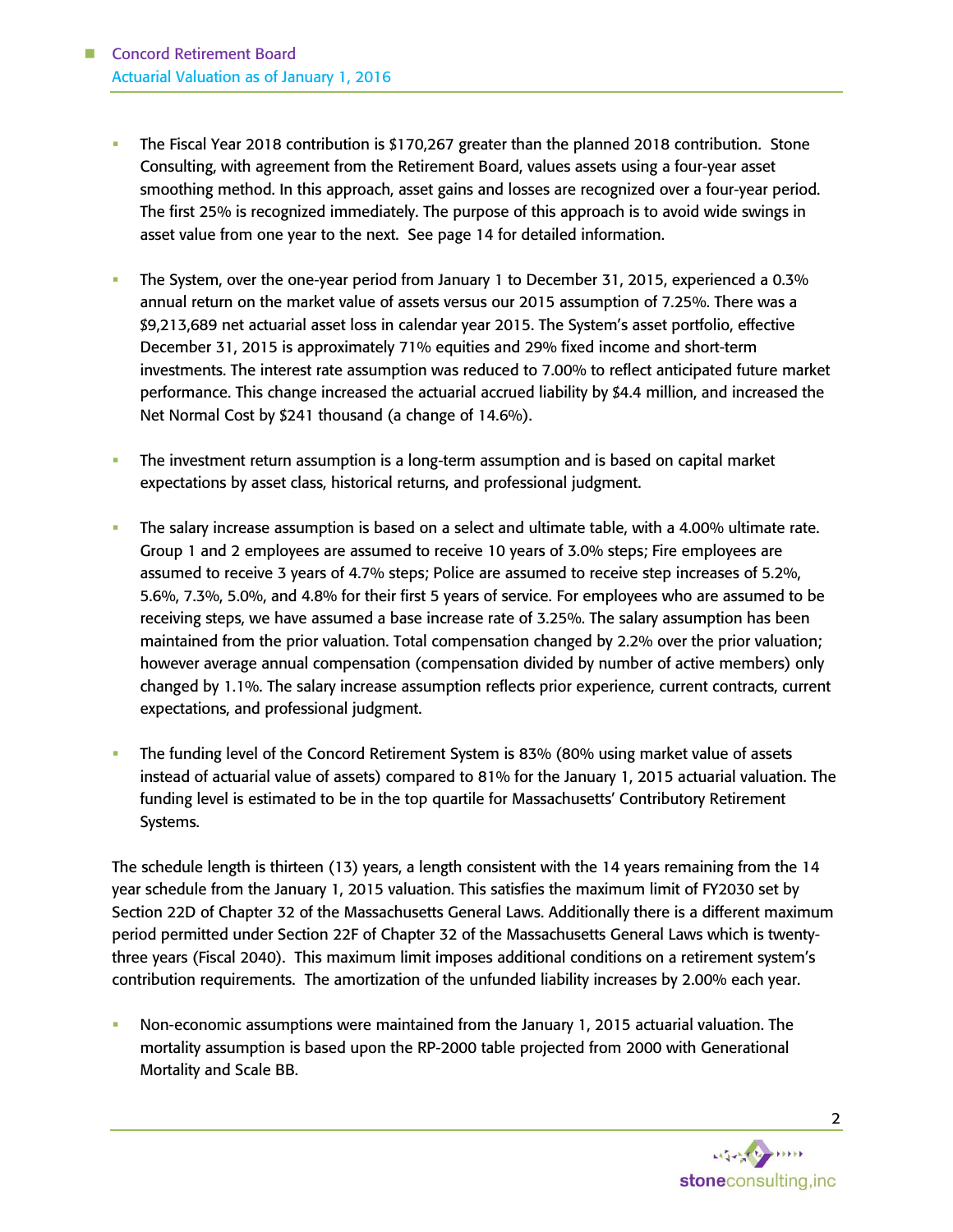# January 1, 2016 Actuarial Valuation Results

|                                                            | January 1,    | January 1,    | Percentage |
|------------------------------------------------------------|---------------|---------------|------------|
|                                                            | 2016          | 2015          | Change     |
| <b>Funding</b>                                             |               |               |            |
| <b>Contribution for Fiscal 2018</b>                        | \$5,475,693   |               | 3.2%       |
| Contribution for Fiscal 2018 based on current schedule     |               | \$5,305,425   |            |
| <b>Members</b>                                             |               |               |            |
| <b>Actives</b>                                             |               |               |            |
| a. Number                                                  | 519           | 513           | 1.2%       |
| b. Annual Compensation                                     | \$29,941,179  | \$29,283,408  | 2.2%       |
| c. Average Annual Compensation                             | \$57,690      | \$57,083      | 1.1%       |
| d. Average Attained Age                                    | 49.4          | 49.6          | $-0.4%$    |
| e. Average Past Service                                    | 12.0          | 12.2          | $-1.6%$    |
| <b>Retired, Disabled and Beneficiaries</b>                 |               |               |            |
| a. Number                                                  | 279           | 274           | 1.8%       |
| b. Total Benefits*                                         | \$6,856,829   | \$6,463,837   | 6.1%       |
| c. Average Benefits*                                       | \$24,576      | \$23,591      | 4.2%       |
| d. Average Age                                             | 73.2          | 73.7          | $-0.6%$    |
| <b>Inactives</b><br>Ľ,                                     |               |               |            |
| a. Number                                                  | 139           | 120           | 15.8%      |
| <b>Normal Cost</b>                                         |               |               |            |
| Total Normal Cost as of January 1, 2016<br>a.              | \$4,625,336   | \$4,331,620   | 6.8%       |
| Less Expected Members' Contributions<br>b.                 | 2,726,688     | 2,654,694     | 2.7%       |
| Normal Cost to be funded by the Municipality<br>C.         | \$1,898,648   | \$1,676,926   | 13.2%      |
| Adjustment to July 1, 2017<br>d.                           | 122,316       | 108,032       | 13.2%      |
| e. Administrative Expense Assumption                       | 285,141       | 274,981       | 3.7%       |
| Normal Cost Adjusted to July 1, 2017<br>f.                 | \$2,306,105   | \$2,059,939   | 12.0%      |
| Actuarial Accrued Liability as of January 1, 2016          |               |               |            |
| <b>Active Members</b><br>a.                                | \$93,599,121  | \$89,439,219  | 4.7%       |
| <b>Inactive Members</b><br>b.                              | 1,694,591     | 1,695,429     | 0.0%       |
| c. Retired Members and Beneficiaries                       | 71,717,781    | 65,417,483    | 9.6%       |
| d.<br><b>Total</b>                                         | \$167,011,493 | \$156,552,131 | 6.7%       |
| <b>Unfunded Actuarial Accrued Liability</b>                |               |               |            |
| a. Actuarial Accrued Liability as of January 1, 2016       | \$167,011,493 | \$156,552,131 | 6.7%       |
| b. Less Actuarial Value of Assets as of                    | 137,855,240   | 126,816,839   | 8.7%       |
| January 1, 2016                                            |               |               |            |
| c. Unfunded Actuarial Accrued Liability as of              | \$29,156,253  | \$29,735,292  | $-1.9%$    |
| January 1, 2016                                            |               |               |            |
| d. Adjustment to July 1, 2017                              | \$1,015,211   | \$1,455,833   |            |
| e. Unfunded Actuarial Accrued Liability as of July 1, 2017 | \$30,171,464  | \$31,191,125  |            |

\*Excluding State reimbursed COLA

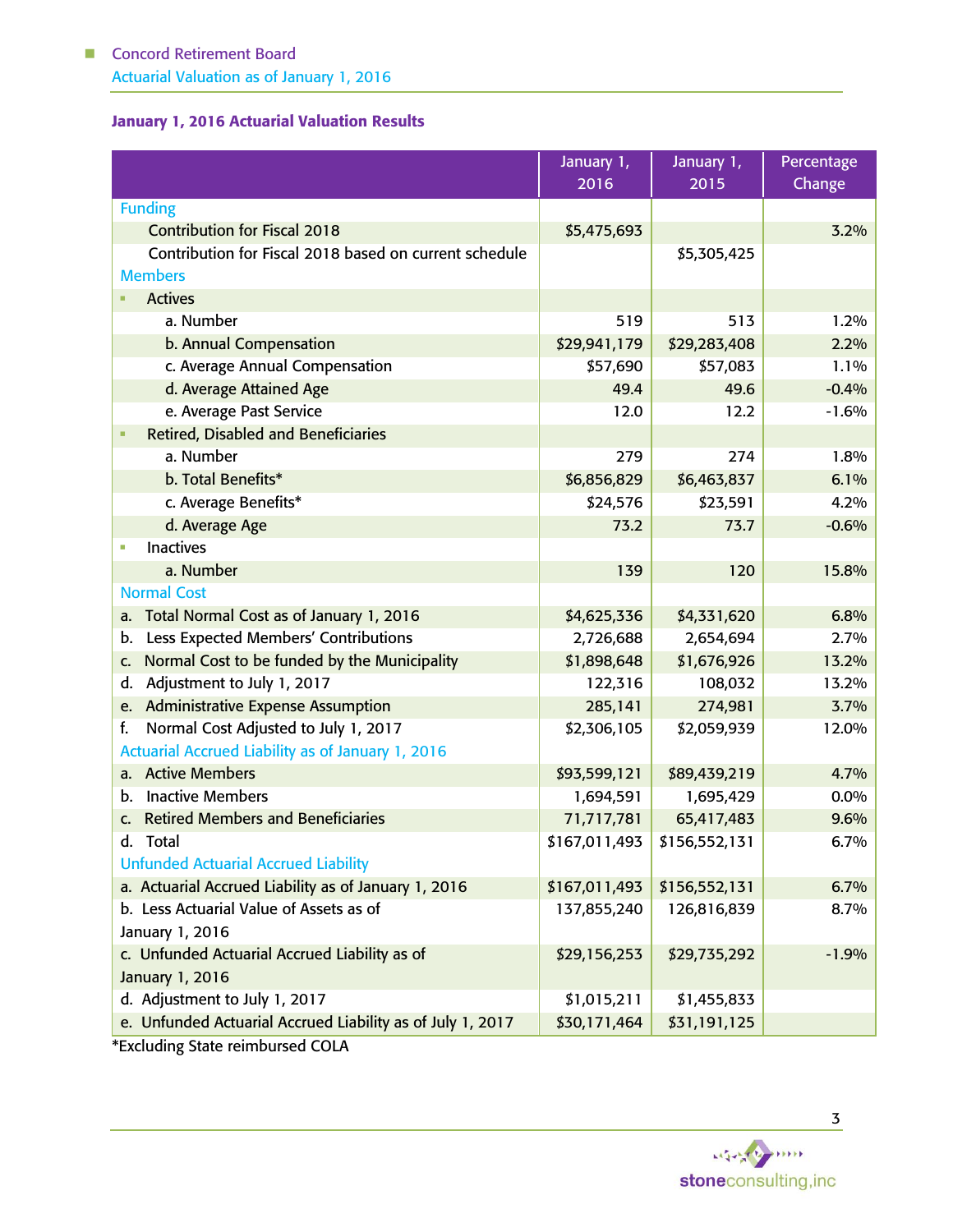# Demographic Information

|                                                | <b>January 1,2016</b> | <b>Percentage Change</b> |
|------------------------------------------------|-----------------------|--------------------------|
| <b>Members</b>                                 |                       |                          |
| <b>Actives</b>                                 |                       |                          |
| a. Number                                      | 519                   | 1.2%                     |
| b. Annual Compensation                         | \$29,941,179          | 2.2%                     |
| c. Average Annual Compensation                 | \$57,690              | 1.1%                     |
| d. Average Attained Age                        | 49.4                  | $-0.4%$                  |
| e. Average Past Service                        | 12.0                  | $-1.6%$                  |
| Retired, Disabled and Beneficiaries<br>×.      |                       |                          |
| a. Number                                      | 279                   | 1.8%                     |
| b. Total Annual Retirement Allowance excluding | \$6,856,829           | 6.1%                     |
| <b>State-reimbursed COLA</b>                   |                       |                          |
| <b>Inactives</b><br>u,                         |                       |                          |
| a. Number                                      | 139                   | 15.8%                    |

The data was supplied by the Concord Retirement Board. The data was checked under broad parameters for reasonableness. With the assistance of the staff of the Concord Retirement Board, we were able to develop a database sufficient for valuation purposes.

|                       |               |                    | <b>Average Past</b> | <b>Average Ann'l</b> |
|-----------------------|---------------|--------------------|---------------------|----------------------|
| <b>Valuation Year</b> | <b>Number</b> | <b>Average Age</b> | <b>Service</b>      | Compensation         |
| 2016                  | 519           | 49.4               | 12.0                | \$57,690             |
| 2015                  | 513           | 49.6               | 12.2                | \$57,083             |
| 2014                  | 502           | 49.5               | 12.3                | \$54,809             |
| 2012                  | 493           | 49.3               | 12.0                | \$51,159             |
| 2010                  | 488           | 48.7               | 11.7                | \$49,378             |
| 2008                  | 461           | 48.2               | 11.3                | \$46,193             |
| 2006                  | 451           | 47.8               | 11.1                | \$41,963             |
| 2004                  | 438           | 47.1               | 10.5                | \$41,086             |
| 2002                  | 444           | 46.2               | 10.0                | \$37,784             |
| 2000                  | 434           | 45.6               | 9.7                 | \$34,119             |

# History of Active Participants

 Employee age has increased by 3.8 years and service has increased by 2.3 years over the course of the past sixteen years. This is consistent with the trend in the Commonwealth towards an aging of the employee population. Average annual compensation has grown by 69.1% (3.3% annually) over the same time period. Note that for the first time since at least the 2000 valuation, there is a decrease in the average age and the average past service.

The charts on the following pages summarize demographic information regarding active and retiree members.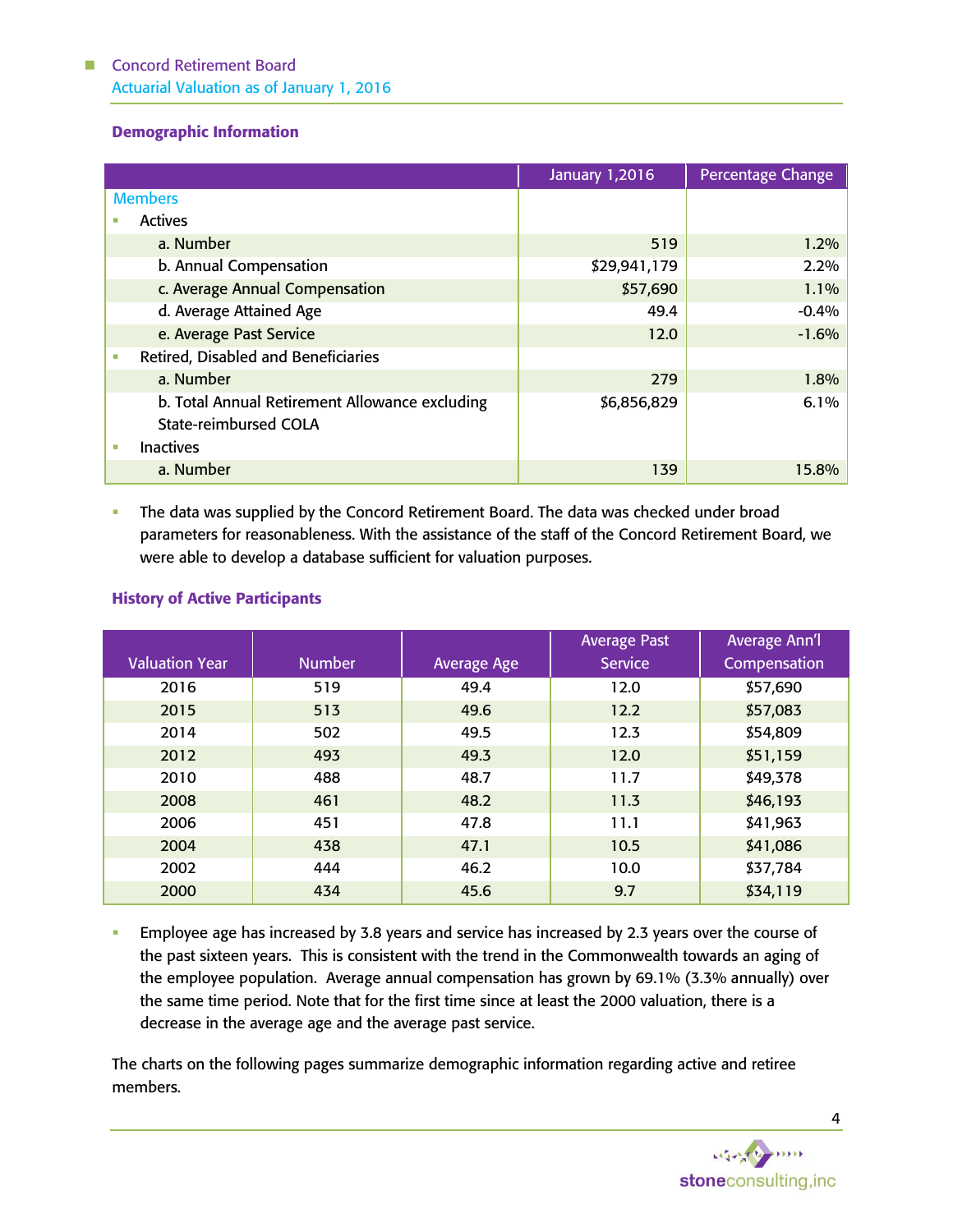# Distribution of Plan Members as of January 1, 2016

ACTIVE MEMBERS

|              |                          |                          |                          |                          |                          |                          |                          |                              |                          |                 |                |                           |    | Average             |
|--------------|--------------------------|--------------------------|--------------------------|--------------------------|--------------------------|--------------------------|--------------------------|------------------------------|--------------------------|-----------------|----------------|---------------------------|----|---------------------|
| <b>AGE</b>   | 0-4 Years                | 5-9 Years                | <b>10-14 Years</b>       | <b>15-19 Years</b>       | 20-24 Years              | <b>25-29 Years</b>       | 30-34 Years              | 35-39 Years                  | $40 + Years$             | <b>Total</b>    |                | <b>Total Compensation</b> |    | <b>Compensation</b> |
| $0 - 19$     |                          |                          |                          |                          |                          |                          |                          |                              | $\overline{\phantom{a}}$ |                 |                | $11,887$ \$               |    | 11,887              |
| 20-24        | 9                        | $\overline{\phantom{0}}$ | $\overline{\phantom{a}}$ | $\overline{\phantom{a}}$ |                          | $\overline{\phantom{a}}$ | $\overline{\phantom{a}}$ |                              | $\overline{\phantom{a}}$ |                 | 9 <sup>5</sup> | 430,552 \$                |    | 47,839              |
| $25 - 29$    | 40                       | $\overline{2}$           | ٠                        | $\overline{\phantom{a}}$ | $\overline{\phantom{a}}$ | $\overline{\phantom{a}}$ | $\overline{\phantom{a}}$ | -                            | $\overline{\phantom{a}}$ | 42              |                | 1,851,855 \$              |    | 44,092              |
| 30-34        | 23                       | 16                       |                          | -                        |                          | $\qquad \qquad$          |                          | $\overline{\phantom{0}}$     | $\overline{\phantom{a}}$ | 40              |                | 2,172,860 \$              |    | 54,322              |
| 35-39        | 9                        | 10                       | 8                        | 5                        |                          |                          |                          |                              |                          | 32              |                | 1,922,657 \$              |    | 60,083              |
| 40-44        | 13                       | 5 <sup>5</sup>           | $\overline{7}$           | 6                        |                          | $\overline{\phantom{a}}$ | $\sim$                   | $\overline{\phantom{a}}$     | $\sim$                   | 32 <sup>5</sup> |                | 1,940,237 \$              |    | 60,632              |
| 45-49        | 22                       | 8                        | 3                        | 12                       | $\overline{7}$           | 5                        |                          |                              | ۰.                       | 58              | \$             | 3,387,106 \$              |    | 58,398              |
| 50-54        | 24                       | 21                       | 10 <sup>°</sup>          | 16                       | 9                        | 11                       | 9                        | $\qquad \qquad \blacksquare$ | $\sim$                   | $100*$          |                | $6,242,048$ \$            |    | 62,420              |
| 55-59        | 10                       | 25                       | 19                       | 13                       | 6                        | 9                        |                          | 4                            | $\overline{\phantom{a}}$ | 93              |                | 5,339,296                 | -5 | 57,412              |
| 60-64        | 14                       | 9                        | $\overline{7}$           | 10                       | 9                        | 10 <sup>°</sup>          | 5                        | $\overline{4}$               | $\overline{\phantom{0}}$ | 68              |                | 4,034,445 \$              |    | 59,330              |
| 65-69        | 3                        | 8                        | 6                        | 4                        | 6                        | 3                        |                          | $\overline{2}$               | 2                        | 35              | -8             | 2,129,309                 |    | 60,837              |
| 70-74        | $\sim$                   |                          |                          | $\overline{2}$           |                          | $\overline{\phantom{0}}$ |                          |                              |                          |                 | 5 <sub>5</sub> | 237,461 \$                |    | 47,492              |
| 75-79        | $\sim$                   |                          |                          | C                        |                          |                          |                          |                              |                          | 3               |                | 155,642 \$                |    | 51,881              |
| 80-84        | $\sim$                   |                          | $\overline{\phantom{a}}$ |                          | $\overline{\phantom{a}}$ | $\overline{\phantom{a}}$ | ۰                        | $\overline{\phantom{0}}$     | $\overline{\phantom{a}}$ |                 |                | 85,825 \$                 |    | 85,825              |
| $85+$        | $\overline{\phantom{a}}$ |                          |                          |                          |                          | $\overline{\phantom{a}}$ | ۰                        |                              |                          |                 |                | $\overline{\phantom{a}}$  |    |                     |
| <b>TOTAL</b> | 168                      | 105                      | 63                       | 71                       | 38                       | 38                       | 23                       | 10                           | 3                        | 519             |                | 29,941,179                |    | 57,690              |

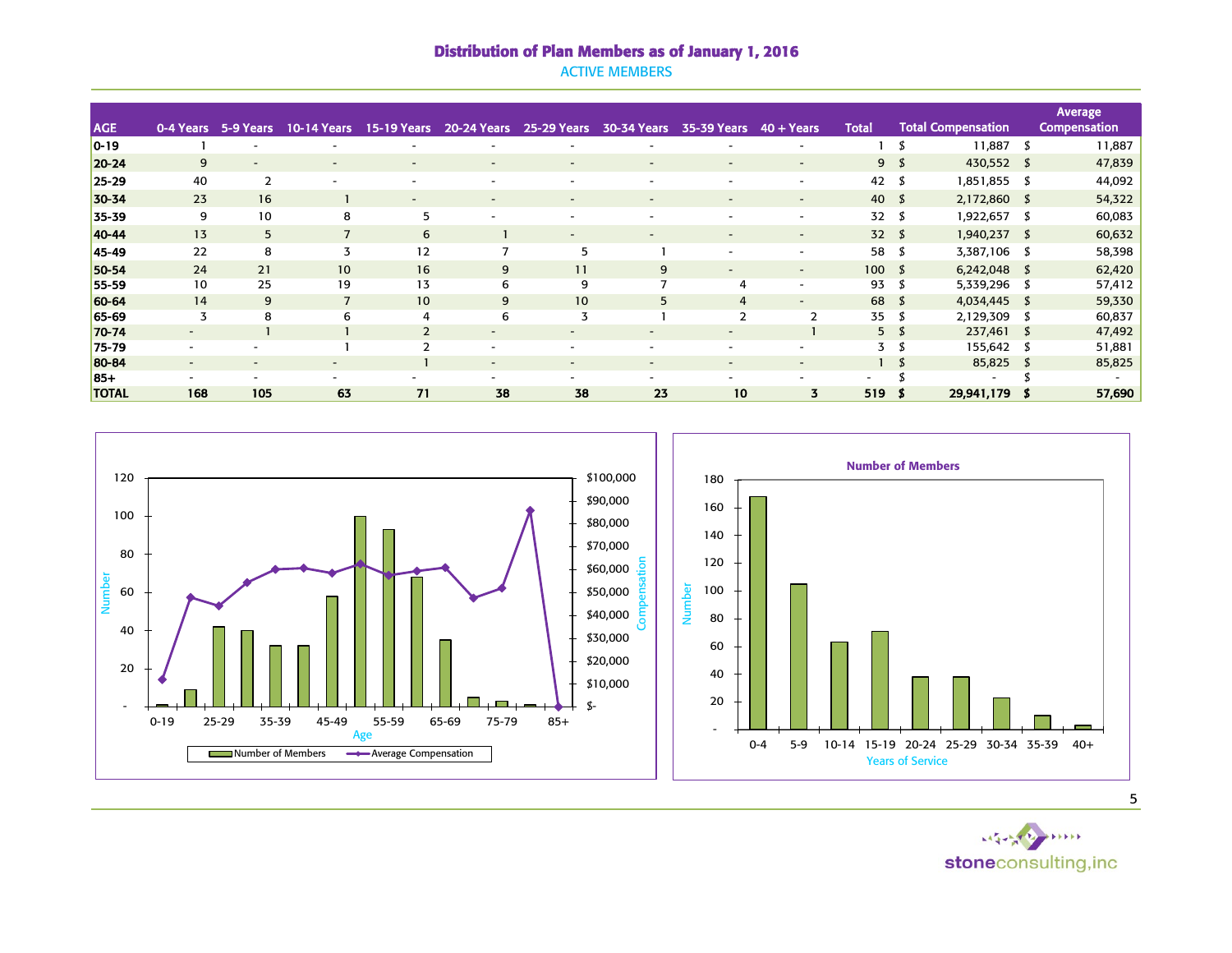#### Distribution of Plan Members as of January 1, 2016

RETIRED MEMBERS

|              |                          | <b>Retired Members and Beneficiaries</b> |                          |
|--------------|--------------------------|------------------------------------------|--------------------------|
| Age          | <b>Number</b>            | <b>Average Benefit</b>                   | <b>Total Benefit</b>     |
| $0 - 24$     | $\overline{\phantom{a}}$ |                                          | $\overline{\phantom{a}}$ |
| $25 - 29$    | $\sim$                   | $\sim$                                   | $\sim$                   |
| 30-34        | $\overline{\phantom{a}}$ |                                          | $\overline{\phantom{a}}$ |
| 35-39        | $\sim$                   | $\sim$                                   | $\overline{\phantom{0}}$ |
| 40-44        | $\overline{\phantom{a}}$ | $\sim$                                   | $\overline{\phantom{a}}$ |
| 45-49        |                          | 14,792                                   | 14,792                   |
| 50-54        | 5                        | 38,776                                   | 193,881                  |
| 55-59        | 11                       | 39,617                                   | 435,782                  |
| 60-64        | 27                       | 35,867                                   | 968,403                  |
| 65-69        | 46                       | 25,117                                   | 1,155,360                |
| 70-74        | 47                       | 23,699                                   | 1,113,848                |
| 75-79        | 46                       | 26,222                                   | 1,206,206                |
| $80+$        | 75                       | 15,767                                   | 1,182,500                |
| <b>TOTAL</b> | 258                      | 24,305<br>S                              | 6,270,772<br>- S         |

| <b>Disabled Members</b> |               |                        |                      |  |  |  |  |  |  |  |
|-------------------------|---------------|------------------------|----------------------|--|--|--|--|--|--|--|
| Age                     | <b>Number</b> | <b>Average Benefit</b> | <b>Total Benefit</b> |  |  |  |  |  |  |  |
| $0 - 24$                |               |                        |                      |  |  |  |  |  |  |  |
| $25 - 29$               |               |                        |                      |  |  |  |  |  |  |  |
| 30-34                   |               |                        |                      |  |  |  |  |  |  |  |
| 35-39                   |               |                        |                      |  |  |  |  |  |  |  |
| 40-44                   | 1             | 28,719                 | 28,719               |  |  |  |  |  |  |  |
| 45-49                   |               |                        |                      |  |  |  |  |  |  |  |
| 50-54                   | 1             | 42,768                 | 42,768               |  |  |  |  |  |  |  |
| 55-59                   | 4             | 17,654                 | 70,615               |  |  |  |  |  |  |  |
| 60-64                   | 6             | 30,850                 | 185,101              |  |  |  |  |  |  |  |
| 65-69                   | 3             | 35,793                 | 107,378              |  |  |  |  |  |  |  |
| 70-74                   | $\mathcal{P}$ | 28,770                 | 57,540               |  |  |  |  |  |  |  |
| 75-79                   | 3             | 23,162                 | 69,485               |  |  |  |  |  |  |  |
| 80+                     |               | 24,452                 | 24,452               |  |  |  |  |  |  |  |
| <b>TOTAL</b>            | 21            | 27,907<br>S            | Ś<br>586,057         |  |  |  |  |  |  |  |

| Total        |               |                        |        |    |                      |  |  |  |  |
|--------------|---------------|------------------------|--------|----|----------------------|--|--|--|--|
| Age          | <b>Number</b> | <b>Average Benefit</b> |        |    | <b>Total Benefit</b> |  |  |  |  |
| $0 - 24$     |               |                        |        |    |                      |  |  |  |  |
| $25 - 29$    |               |                        |        |    |                      |  |  |  |  |
| 30-34        |               |                        |        |    |                      |  |  |  |  |
| 35-39        | -             |                        |        |    |                      |  |  |  |  |
| 40-44        | 1             |                        | 28,719 |    | 28,719               |  |  |  |  |
| 45-49        | 1             |                        | 14,792 |    | 14,792               |  |  |  |  |
| 50-54        | 6             |                        | 39,441 |    | 236,649              |  |  |  |  |
| 55-59        | 15            |                        | 33,760 |    | 506,396              |  |  |  |  |
| 60-64        | 33            |                        | 34,955 |    | 1,153,505            |  |  |  |  |
| 65-69        | 49            |                        | 25,770 |    | 1,262,738            |  |  |  |  |
| 70-74        | 49            |                        | 23,906 |    | 1,171,388            |  |  |  |  |
| 75-79        | 49            |                        | 26,035 |    | 1,275,691            |  |  |  |  |
| 80+          | 76            |                        | 15,881 |    | 1,206,952            |  |  |  |  |
| <b>TOTAL</b> | 279           | \$                     | 24,576 | \$ | 6,856,829            |  |  |  |  |



Benefits shown are net of State reimbursed COLA.



6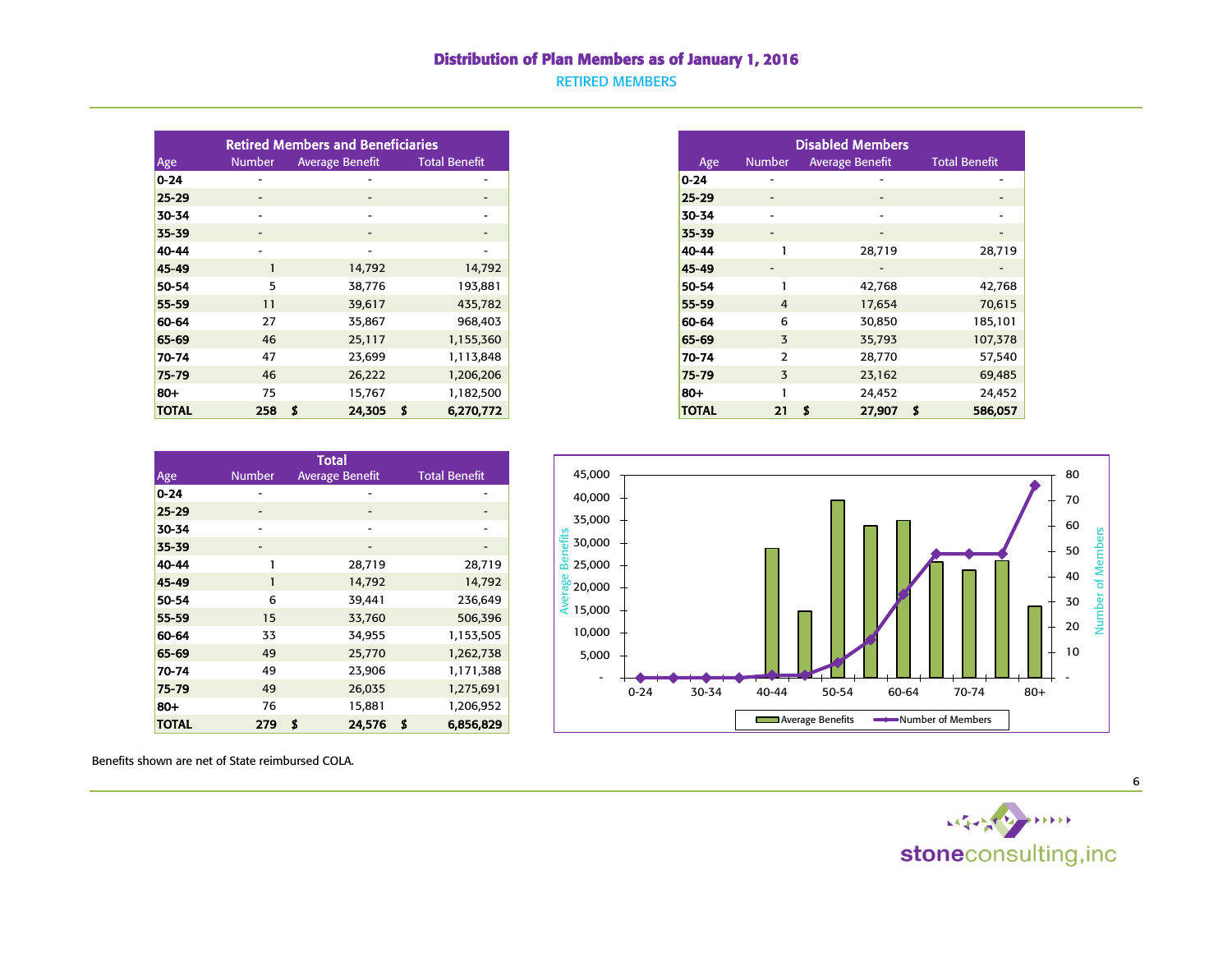#### Valuation Methodology

Stone Consulting, Inc. used the Entry Age Normal actuarial funding method in this actuarial valuation. The use of the Entry Age Normal actuarial funding method is consistent with the requirements of Chapter 32 of the Massachusetts General Laws.

#### NORMAL COST

|                                              | January 1,<br>2016 | % of Payroll* |
|----------------------------------------------|--------------------|---------------|
| <b>Gross Normal Cost (GNC)</b>               | \$4,625,336        | 15.4%         |
| <b>Employees Contribution</b>                | \$2,726,688        | $9.1\%$       |
| Net Normal Cost (NNC)                        | \$1,898,648        | 6.3%          |
| Adjusted to Beginning of Fiscal Year 2018    | \$122,316          |               |
| <b>Administrative Expense</b>                | \$285,141          | $1.0\%$       |
| Adjusted Net Normal Cost With Admin. Expense | \$2,306,105        |               |

\*Payroll paid in 2015 for employees as of January 1, 2016 is \$29,941,179. Payroll for new hires in 2015 was annualized.

- The gross normal cost (GNC) is the "price" of benefits accruing in the current year if the assumptions underlying the normal cost were realized.
- An individual normal cost represents that part of the cost of a member's future benefits that are assigned to the current year as if the costs are to remain level as a percentage of the member's pay. Benefits payable under all circumstances (i.e., retirement, death, disability, and withdrawals) are included in this calculation.
- Anticipated employee contributions to be made during the year are subtracted from the GNC to determine employer normal cost, or net normal cost (NNC).
- Administrative expenses added to the NNC. The administrative expense does not include investment manager and custodial fees. These fees are considered part of the interest rate assumption that is net of fees.

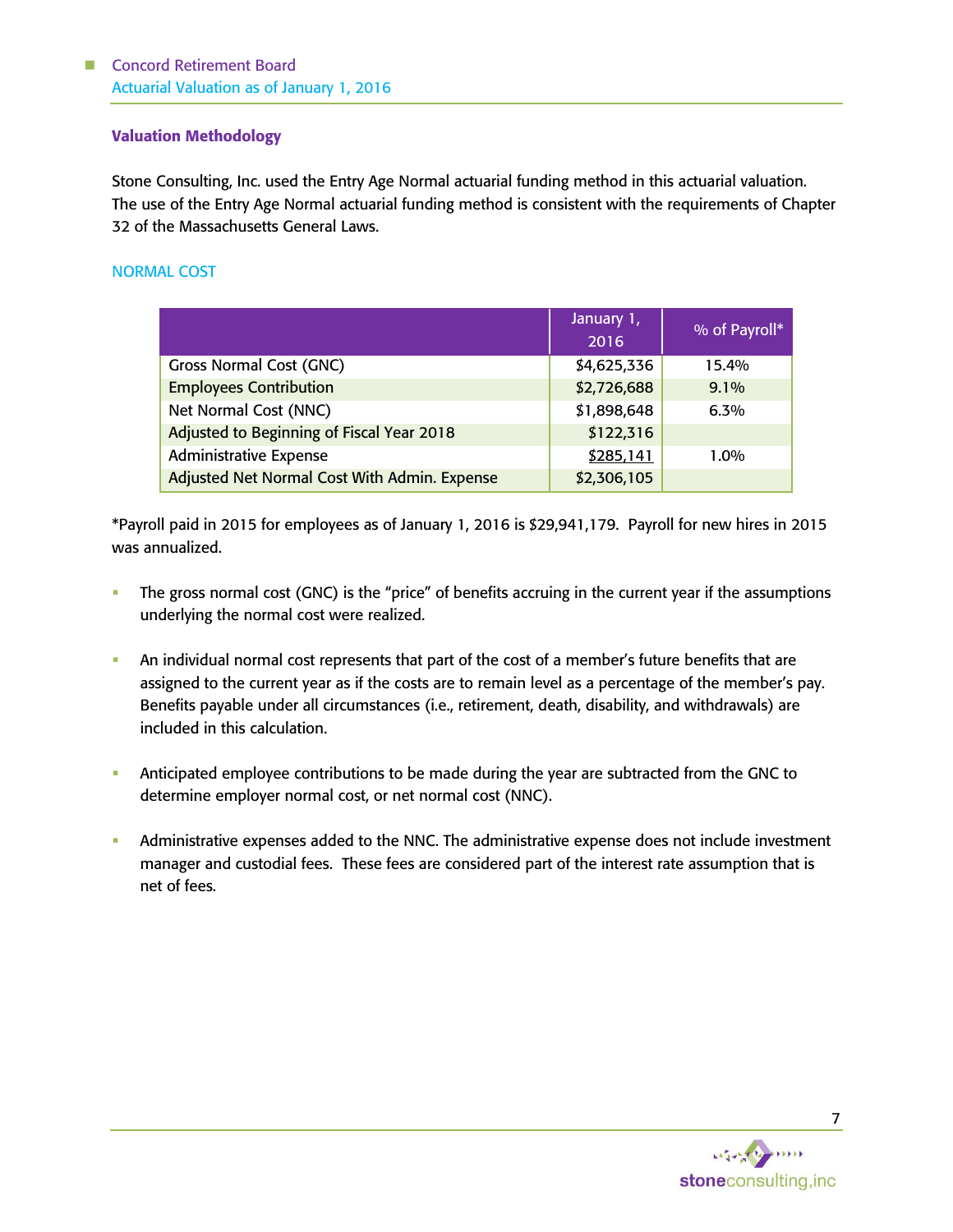# Actuarial Accrued Liability and Funded Status

|                                                    |                  |                            | January 1,<br>2016 | Percentage<br>Change |
|----------------------------------------------------|------------------|----------------------------|--------------------|----------------------|
| <b>Active Actuarial Accrued Liability</b>          |                  | \$                         | 93,599,121         | 4.7%                 |
| Superannuation                                     | \$<br>87,230,854 |                            |                    |                      |
| <b>Death</b>                                       | \$<br>1,854,616  |                            |                    |                      |
| <b>Disability</b>                                  | \$<br>3,614,957  |                            |                    |                      |
| Withdrawal                                         | \$<br>898,694    |                            |                    |                      |
|                                                    |                  |                            |                    |                      |
| <b>Retiree, Inactive, Survivor and Beneficiary</b> |                  | \$                         | 73,412,372         | $9.4\%$              |
| <b>Actuarial Accrued Liability</b>                 |                  |                            |                    |                      |
| <b>Retirees and Beneficiaries</b>                  | \$<br>64,482,016 |                            |                    |                      |
| <b>Disabled</b>                                    | \$<br>7,235,765  |                            |                    |                      |
| <b>Inactive</b>                                    | \$<br>1,694,591  |                            |                    |                      |
|                                                    |                  |                            |                    |                      |
| <b>Total Actuarial Accrued Liability (AAL)</b>     |                  | $\boldsymbol{\mathcal{L}}$ | 167,011,493        | 6.7%                 |
|                                                    |                  |                            |                    |                      |
| <b>Actuarial Value of Assets (AVA)</b>             |                  | \$                         | 137,855,240        | 8.7%                 |
|                                                    |                  |                            |                    |                      |
| <b>Unfunded Actuarial Accrued Liability</b>        |                  | $\boldsymbol{\mathcal{L}}$ | 29,156,253         | Concord              |
|                                                    |                  |                            |                    |                      |
| Funded Ratio (AVA / AAL)                           |                  |                            |                    |                      |
| 2016 (7.00% interest rate):                        | 83%              |                            |                    |                      |
| 2015 (7.25% interest rate):                        | 81%              |                            |                    |                      |

 Actuarial Accrued Liability (AAL) is the "price" of benefits attributable to benefits earned in past years, or in other words, represents today's value of all benefits earned by active and inactive members.

The total AAL is \$167,011,493. This along with an actuarial value of assets of \$137,855,240 produces a funded status of 83%. This compares to a funded status of 81% for the 2015 valuation.

The UAAL and funded ratio are measures of the plan's funded status. These measures reflect the plan's position as of January 1, 2016. We believe these measures, by themselves, are not appropriate for assessing the sufficiency of plan assets to cover the estimated cost of settling the plan's benefit obligations or assessing the need for or the amount of future contributions. However, we believe these measures, in conjunction with the plan's funding schedule, are appropriate for assessing the amount of future contributions.

The charts on the following page contain a history of the unfunded actuarial accrued liability (UAAL) and the valuation assets (AVA) over the course of the past nine actuarial valuations, and a history of the unfunded liability as compared to the covered payroll.

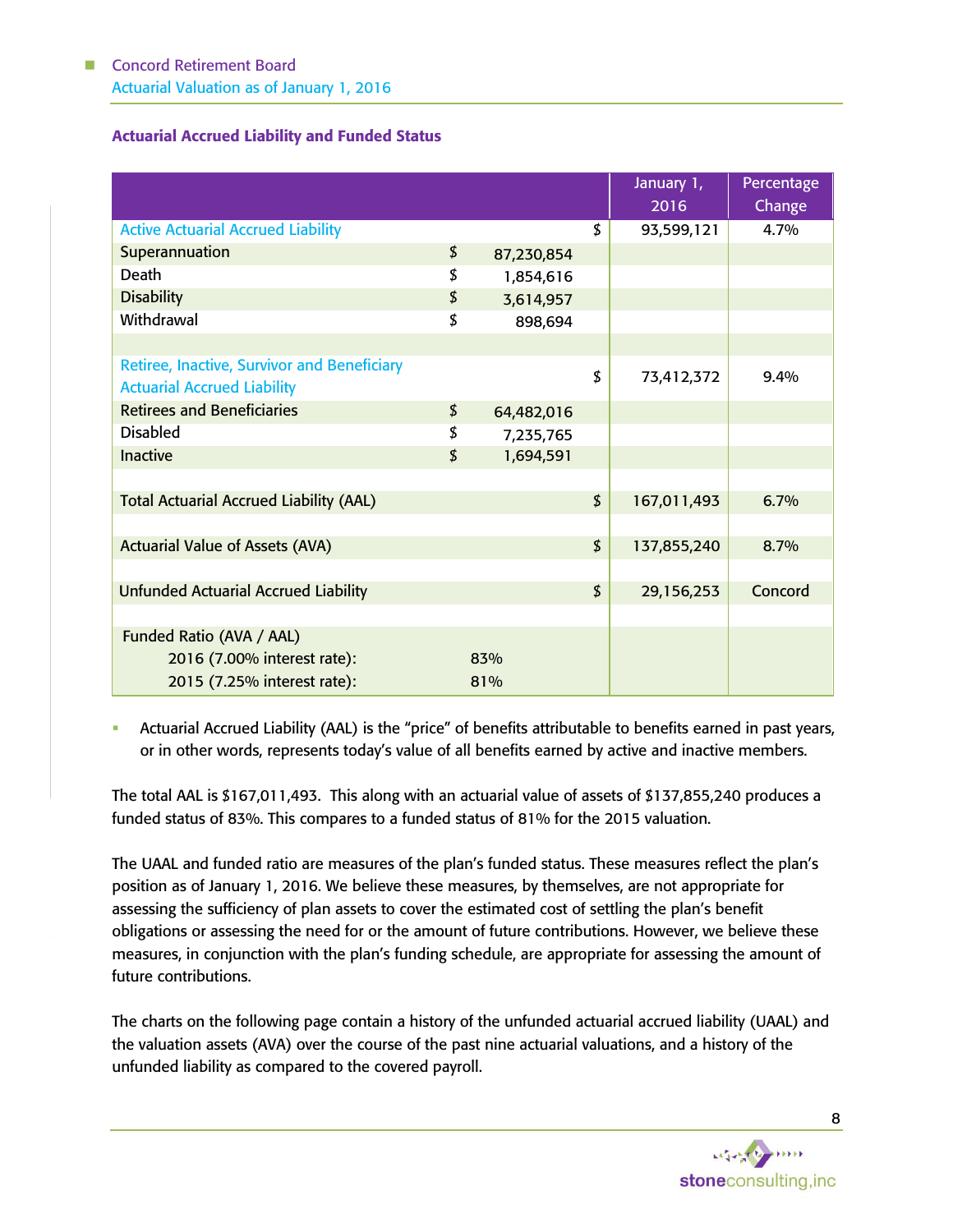





 $45$ stoneconsulting, inc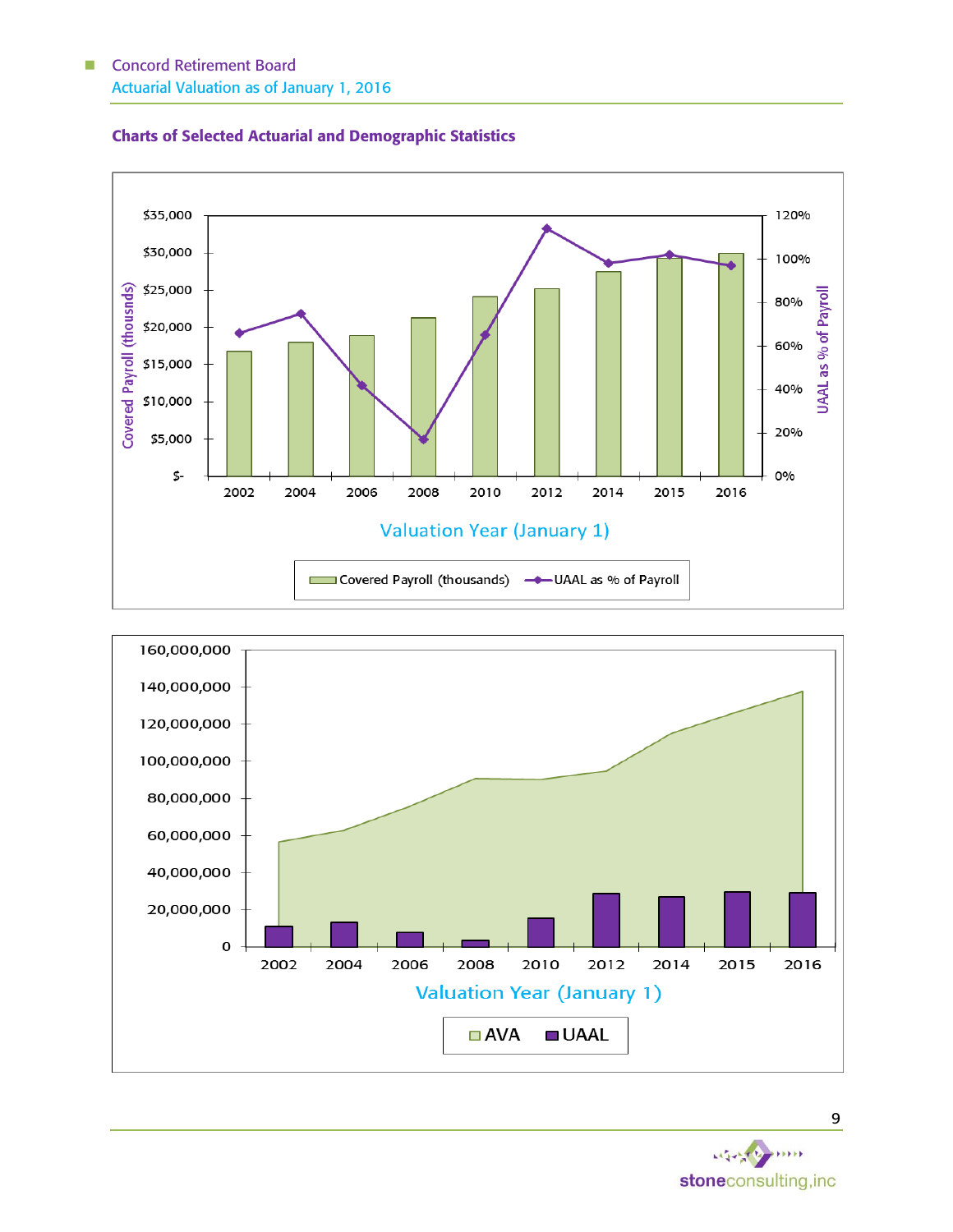#### Development of Funding Schedule

| Net Employer Normal Cost for Fiscal 2018            | \$2,306,105 |
|-----------------------------------------------------|-------------|
|                                                     |             |
| (including admin. expenses)                         |             |
|                                                     |             |
| Net $3(8)(c)$ Payments                              | 125,797     |
|                                                     |             |
| Amortization                                        | 3,043,791   |
|                                                     |             |
| <b>Total Appropriation required for Fiscal 2018</b> | \$5,475,693 |
|                                                     |             |

- The funding schedule is composed of the normal cost, the net  $3(8)(c)$  payments and the amortization of the actuarial accrued unfunded liability and is adjusted by the administrative expense assumption. The contribution is assumed to be made at the beginning of the fiscal year. The 3(8)(c) payments are the amount that the Concord Retirement System pays to or receives from other retirement boards for service that a retiree had with a different retirement system. The net  $3(8)(c)$  payments is the difference between what the Concord Retirement System paid out minus what was received by the System.
- The contribution amount for Fiscal 2018 is \$5,475,693. The funding schedule is presented on the following page. The schedule's length is thirteen (13) years (for the fresh start base) which is equal to the remainder of the 14 year schedule from the January 1, 2015 valuation. This satisfies the maximum schedule length requirement of Section 22D of Chapter 32 of the Massachusetts General Laws (MGL). Additionally there is a longer maximum period permitted under Section 22F of Chapter 32 of the MGL which is twenty-three years (Fiscal 2040). The Section 22F maximum limit imposes additional requirements on a retirement system's contribution requirements such as prohibition of reductions in contributions from year to year.
- In developing the funding schedule, we used a fresh start approach in which the unfunded actuarial accrued liability (UAAL), other than the UAAL due to past early retirement incentives, is reamortized instead of maintaining the existing amortization amount and separately amortizing the actuarial gain or loss. The use of a fresh-start approach can result in a funding schedule in which the changes in contribution amounts from year to year are more consistent. The amortization increases each year at a rate of 2.00%.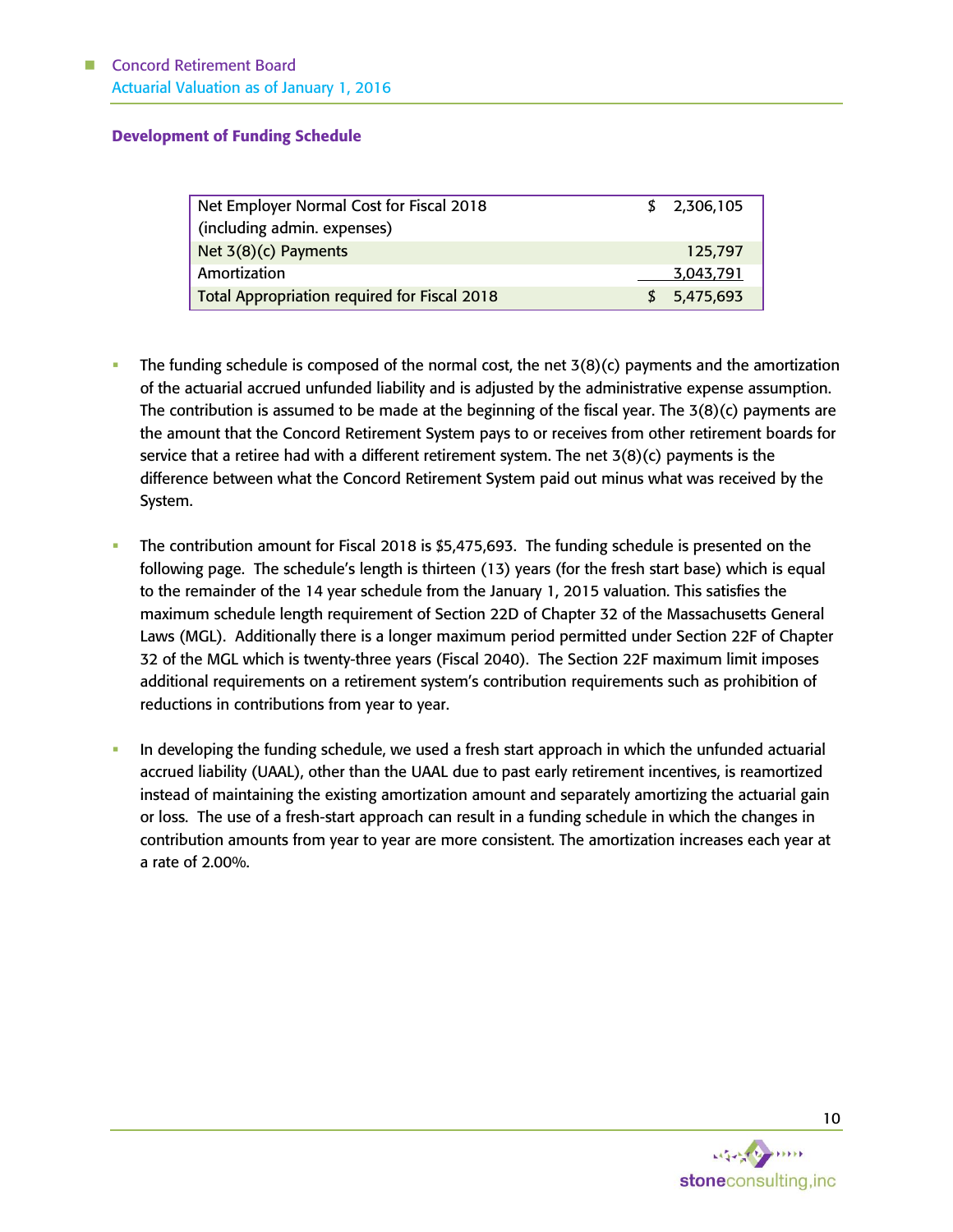# CONCORD CONTRIBUTORY RETIREMENT SYSTEM

|               |           |                 | Funding      |               |                 |
|---------------|-----------|-----------------|--------------|---------------|-----------------|
| <b>Fiscal</b> | Normal    | <b>Unfunded</b> | Amortization | Net $3(8)(c)$ | <b>Schedule</b> |
| Year          | Cost      | Liability       | of UAAL      | Payments      | Contribution    |
| 2018          | 2,306,105 | 30,171,464      | 3,043,791    | 125,797       | 5,475,693       |
| 2019          | 2,404,114 | 29,026,610      | 3,104,666    | 125,797       | 5,634,578       |
| 2020          | 2,506,289 | 27,736,480      | 3,166,760    | 125,797       | 5,798,846       |
| 2021          | 2,612,807 | 26,289,601      | 3,230,095    | 125,797       | 5,968,699       |
| 2022          | 2,723,851 | 24,673,671      | 3,294,697    | 125,797       | 6,144,345       |
| 2023          | 2,839,615 | 22,875,503      | 3,360,591    | 125,797       | 6,326,002       |
| 2024          | 2,960,298 | 20,880,956      | 3,427,803    | 125,797       | 6,513,898       |
| 2025          | 3,086,111 | 18,674,874      | 3,496,359    | 125,797       | 6,708,267       |
| 2026          | 3,217,271 | 16,241,011      | 3,566,286    | 125,797       | 6,909,353       |
| 2027          | 3,354,005 | 13,561,956      | 3,637,612    | 125,797       | 7,117,413       |
| 2028          | 3,496,550 | 10,619,049      | 3,710,364    | 125,797       | 7,332,711       |
| 2029          | 3,645,153 | 7,392,293       | 3,784,571    | 125,797       | 7,555,521       |
| 2030          | 3,800,072 | 3,860,262       | 3,860,262    | 125,797       | 7,786,132       |
| 2031          | 3,961,575 | -               |              | 125,797       | 4,087,372       |

# FUNDING SCHEDULE

# Amortization of Unfunded Liability as of July 1, 2017

|      |                    | Original Amort. | Percentage | Original # | Current Amort. | Years     |
|------|--------------------|-----------------|------------|------------|----------------|-----------|
| Year | <b>v</b> pe        | Amount          | Increasing | of Years   | Amount         | Remaining |
| 2018 | <b>Fresh Start</b> | 3,043,791       | 2.00%      |            | 3,043,791      |           |

# Notes on Amortization of Unfunded Liability

Year is the year the amortization base was established. Type is the reason for the creation of the base. Original Amortization Amount is the annual amortization amount when the base was established. Percentage Increasing is the percentage that the Original Amortization Amount increases per year. Original # of Years is the number of years over which the base is being amortized. Current Amortization Amount is the amortization payment amount for this year. Years Remaining is the number of years left to amortize the base.

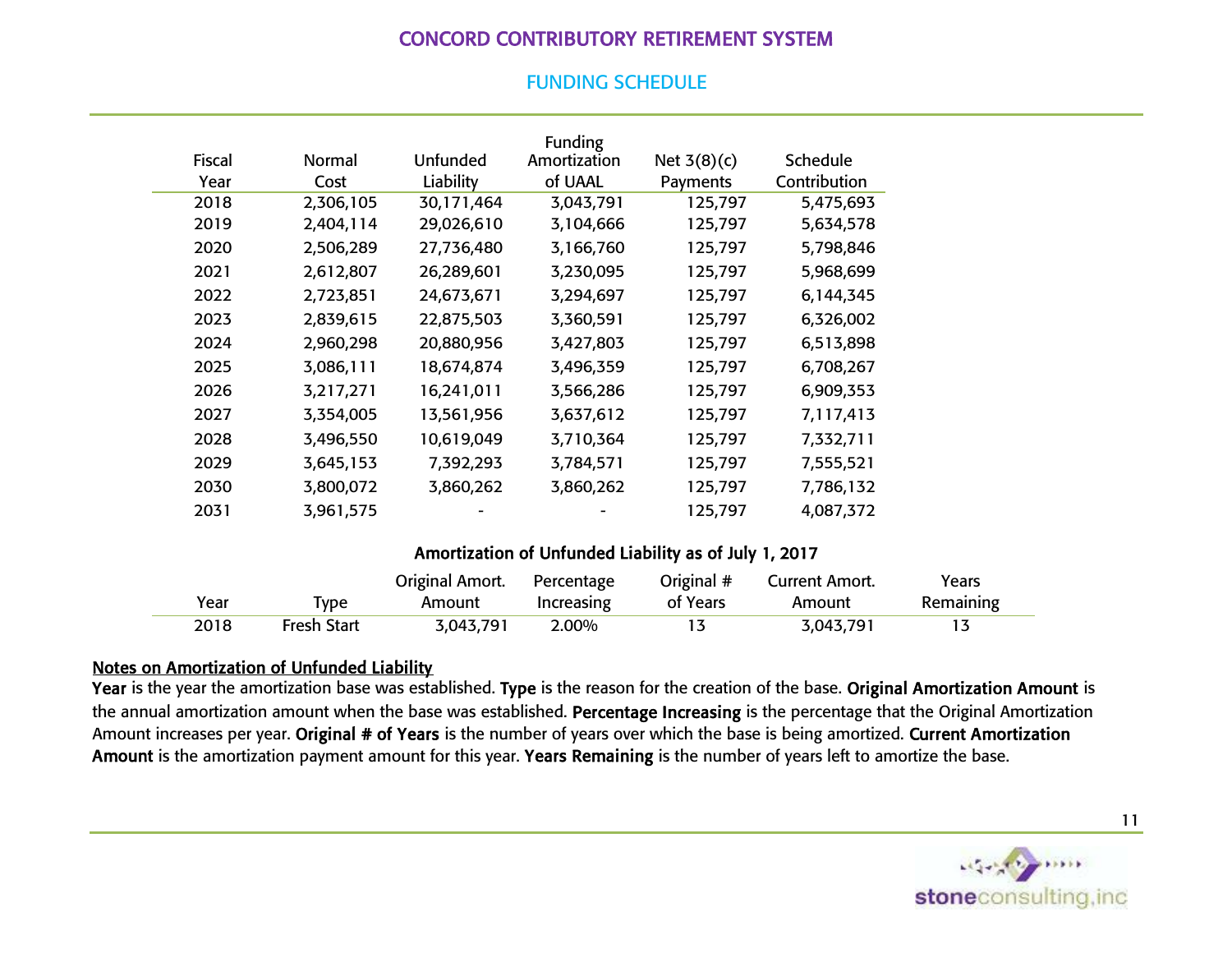# Assumptions and Methodology Summary

The principal actuarial assumptions used in this valuation are the same as the assumptions used in the previous valuation, except where noted, and are summarized in the following table:

| <b>Valuation Date</b>                                            | January 1, 2016 Valuation                                                                                                                                                                                                                                                                                                                                                                                   |  |  |  |  |
|------------------------------------------------------------------|-------------------------------------------------------------------------------------------------------------------------------------------------------------------------------------------------------------------------------------------------------------------------------------------------------------------------------------------------------------------------------------------------------------|--|--|--|--|
| <b>Interest Rate</b>                                             | 7.00% (prior valuation was 7.25%).                                                                                                                                                                                                                                                                                                                                                                          |  |  |  |  |
| Salary Increase                                                  | 4.00% Ultimate rate; 3.25% base rate while receiving the<br>following steps:<br>Group 1 and 2: 10 years of 3.0%<br>$\bullet$<br>Fire: 3 years of 4.7%<br>٠<br>Police: 5.2% in year one, followed by 5.6%, 7.3%, 5.0%,<br>$\bullet$<br>and 4.8% in years two through five                                                                                                                                    |  |  |  |  |
| <b>COLA</b>                                                      | 3% of \$12,000                                                                                                                                                                                                                                                                                                                                                                                              |  |  |  |  |
| <b>COLA Frequency</b>                                            | Granted every year                                                                                                                                                                                                                                                                                                                                                                                          |  |  |  |  |
| <b>Mortality</b>                                                 | RP-2000 table projected from 2000 with Generational Mortality<br>and Scale BB. For members retired under an Accidental<br>Disability (job-related), 40% of deaths are assumed to be from<br>the same cause as the disability. Disabled mortality RP-2000<br>table projected from 2000 with Generational Mortality and<br>Scale BB, ages set forward 2 years. (Prior valuation used the<br>same assumption.) |  |  |  |  |
| <b>Overall Disability</b>                                        | Groups 1 and 2<br>45% ordinary disability<br>55% accidental disability<br>Group 4<br>10% ordinary disability<br>90% accidental disability                                                                                                                                                                                                                                                                   |  |  |  |  |
| <b>Retirement Rates</b><br>(varies depending on date of<br>hire) | Groups 1 and 2<br>Ages 55 - 70<br>Group 4<br>Ages $50 - 65$                                                                                                                                                                                                                                                                                                                                                 |  |  |  |  |
| <b>Administrative Expense</b>                                    | \$285,141 budget estimated for FY 2018 provided by Concord<br>Retirement Board.                                                                                                                                                                                                                                                                                                                             |  |  |  |  |

いなつき  $\frac{1}{2}$ stoneconsulting, inc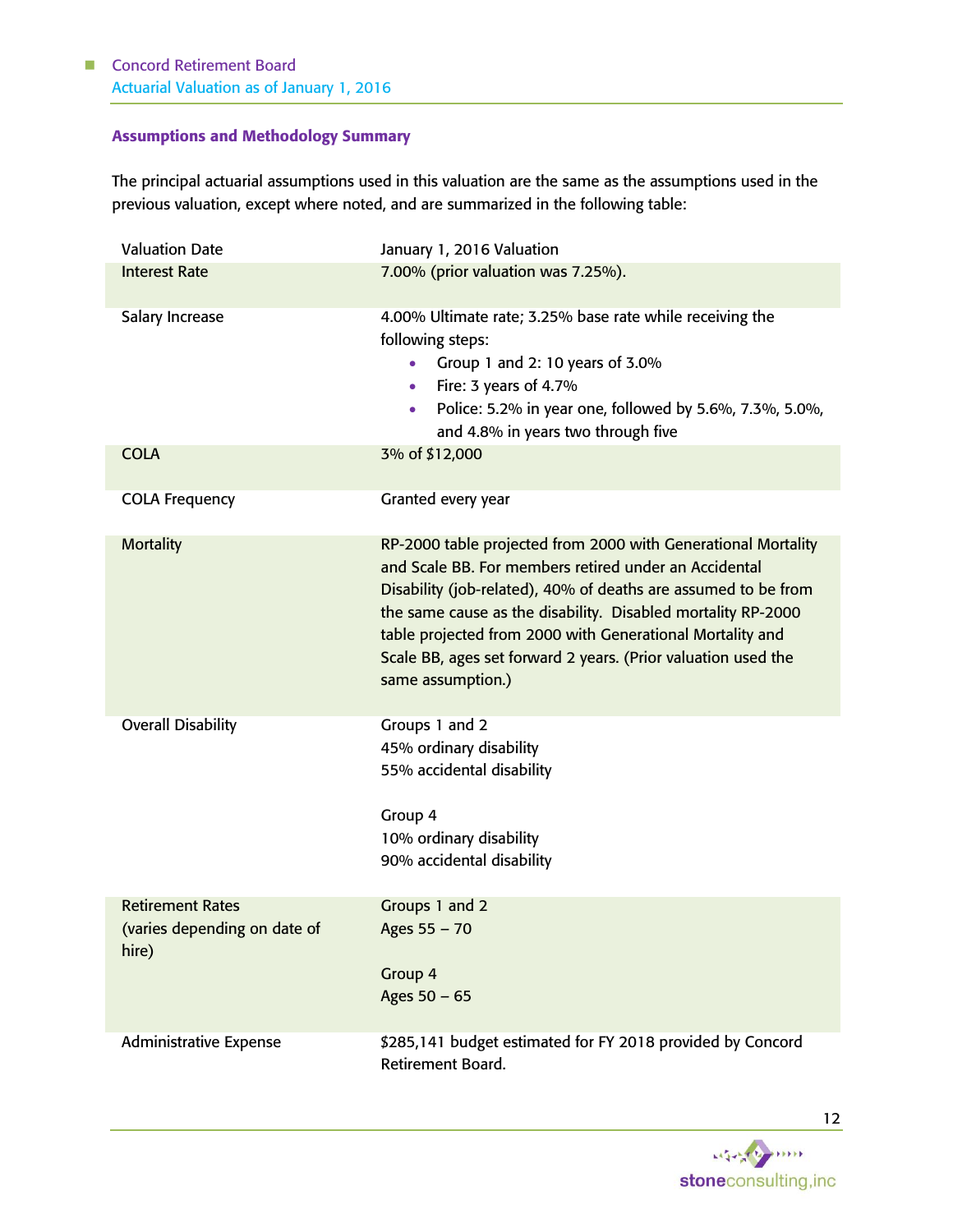#### Assets

|              | Cash                                  | \$<br>1,163,426.22   |
|--------------|---------------------------------------|----------------------|
|              | <b>Fixed Income Securities</b>        | 27,988,260.73        |
|              | <b>Pooled Domestic Equity Funds</b>   | 40,030,307.15        |
|              | Pooled International Equity Funds     | 7,101,500.71         |
|              | <b>Pooled Alternative Investments</b> | 1,811,599.02         |
|              | Pooled Real Estate Funds              | 6,863,070.58         |
|              | <b>PRIT FUND</b>                      | 48,611,393.80        |
| A            | Sub-Total:                            | \$<br>133,569,558.21 |
|              |                                       |                      |
|              | Interest Due and Accrued              | 195,027.82           |
|              | <b>Accounts Receivable</b>            | 2,177.97             |
|              |                                       |                      |
| <sub>R</sub> | Sub-Total:                            | \$<br>197,205.79     |
|              |                                       |                      |
|              | Market Value of Assets $[(A) + (B)]$  | \$<br>133,766,764.00 |

- We were furnished with the System's annual report by the Board. The market value of assets as of December 31, 2015 (adjusted for payables and receivables) is \$133,766,764.00.
- The asset allocation is approximately 29% fixed income, cash, receivables and payables and 71% equities, alternative investments, hedge funds and similar types of investments. Historically, 10% to 11% has been the expected long-term rate of return for equities, and 6% to 7% has been the expected long-term rate of return for fixed income securities. Many economists and investment professionals are projecting lower gross rates of return, ranging from 6.25% to 9.50% for equities and 3.50% to 8.00% for various asset types such as fixed income securities, real estate, and private debt. In light of these projections, as well as historical investment returns, the 7.00% interest rate assumption is within the reasonable assumption range. We encourage close monitoring for changes in investment performance against expectations.
- Actuarial value of assets (AVA) of \$137,855,240 is based on a four-year smoothing method. Investment gains or losses above or below the expected rate of investment return are recognized over 4 years, 25% per year. The AVA must be no more than 110% of the market value of assets and no less than 90% of the market value of assets.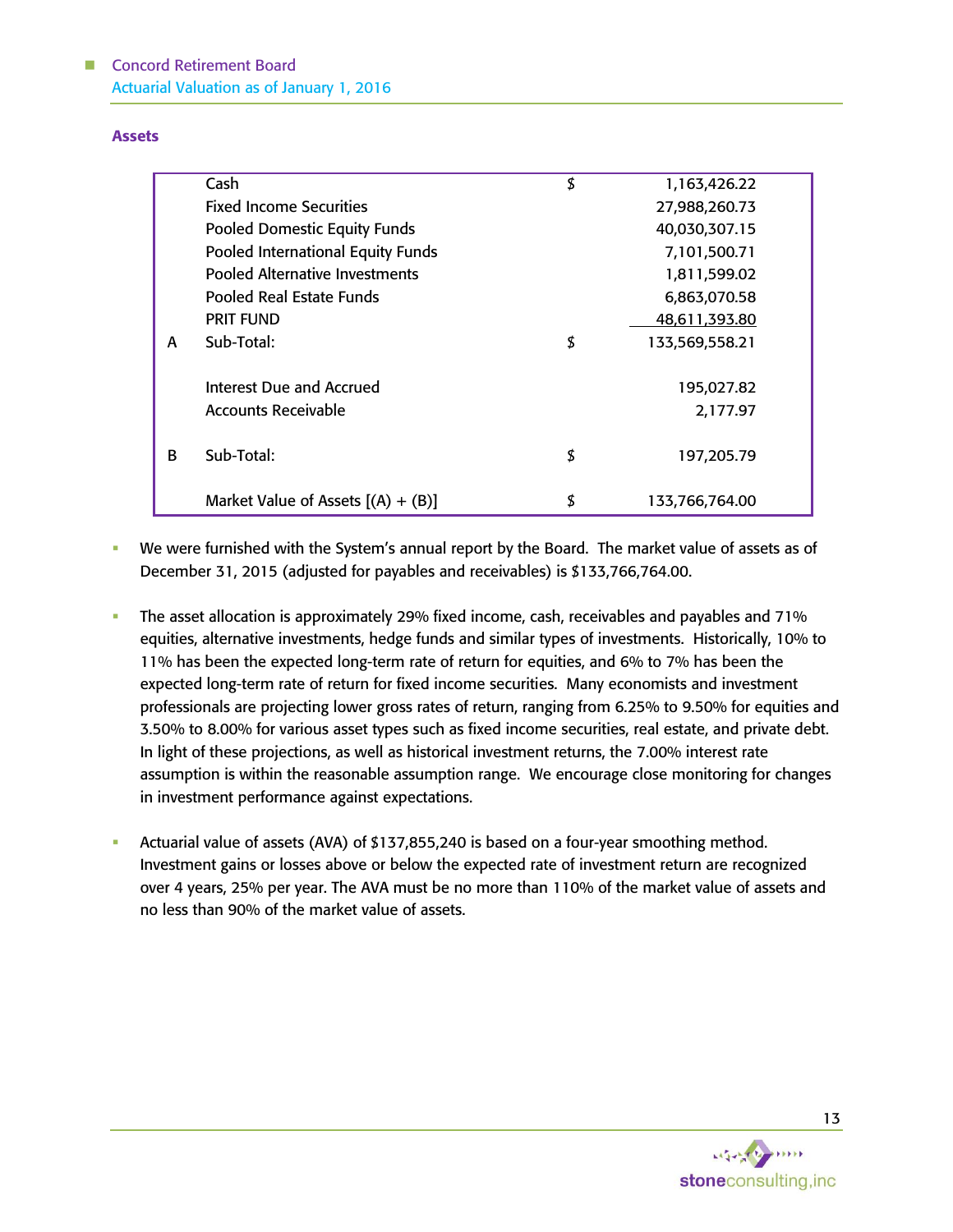#### Calculation of Valuation Assets as of January 1, 2016

#### FOUR-YEAR ASSET SMOOTHING

- 1. Market value of assets including receivable/payable as of 01/01/2016 133,766,764
- 2. Phase-in of asset gains and losses

|    | Plan<br>Year | Original<br><b>Amount</b> | Percent<br>Unrecognized | Amount<br>Unrecognized |
|----|--------------|---------------------------|-------------------------|------------------------|
|    | (1)          | (2)                       | (3)                     | (2) x (3)              |
| a. | 2015         | ( \$9, 213, 689)          | 75%                     | ( \$6, 910, 267)       |
| b. | 2014         | \$1,702,738               | 50%                     | \$851,369              |
| C. | 2013         | \$7,881,687               | 25%                     | \$1,970,422            |
| d. | 2012         | \$4,157,975               | 0%                      | \$0                    |
|    |              |                           |                         |                        |
| e. | <b>Total</b> | \$4,528,711               |                         | ( \$4,088,476)         |

- 3. Valuation assets without corridor as of 01/01/2016 137,855,240  $(1. - 2.e.)$
- 4. Corridor Check a. 90% of Market Value 120,390,088 b. 110% of Market Value 147,143,440 5. Valuation assets with corridor as of 01/01/2016 \$137,855,240 (3. within Corridor) 6. Calculation of return on valuation assets a. Valuation assets as of 01/01/2015 \$126,816,839 b. ER contribs + EE contribs - Ben Pymts - Expenses \$249,305 c. Actual return on valuation assets 10,789,097  $5. - (6.a. + 6.b.)$ 
	- d. Weighted value of valuation assets 126,941,491 e. Return on valuation assets and the set of the set of the set of the set of the set of the set of the set of the set of the set of the set of the set of the set of the set of the set of the set of the set of the set of t  $(6.c. / 6.d.)$ f. Annualized return on assets 8.5%

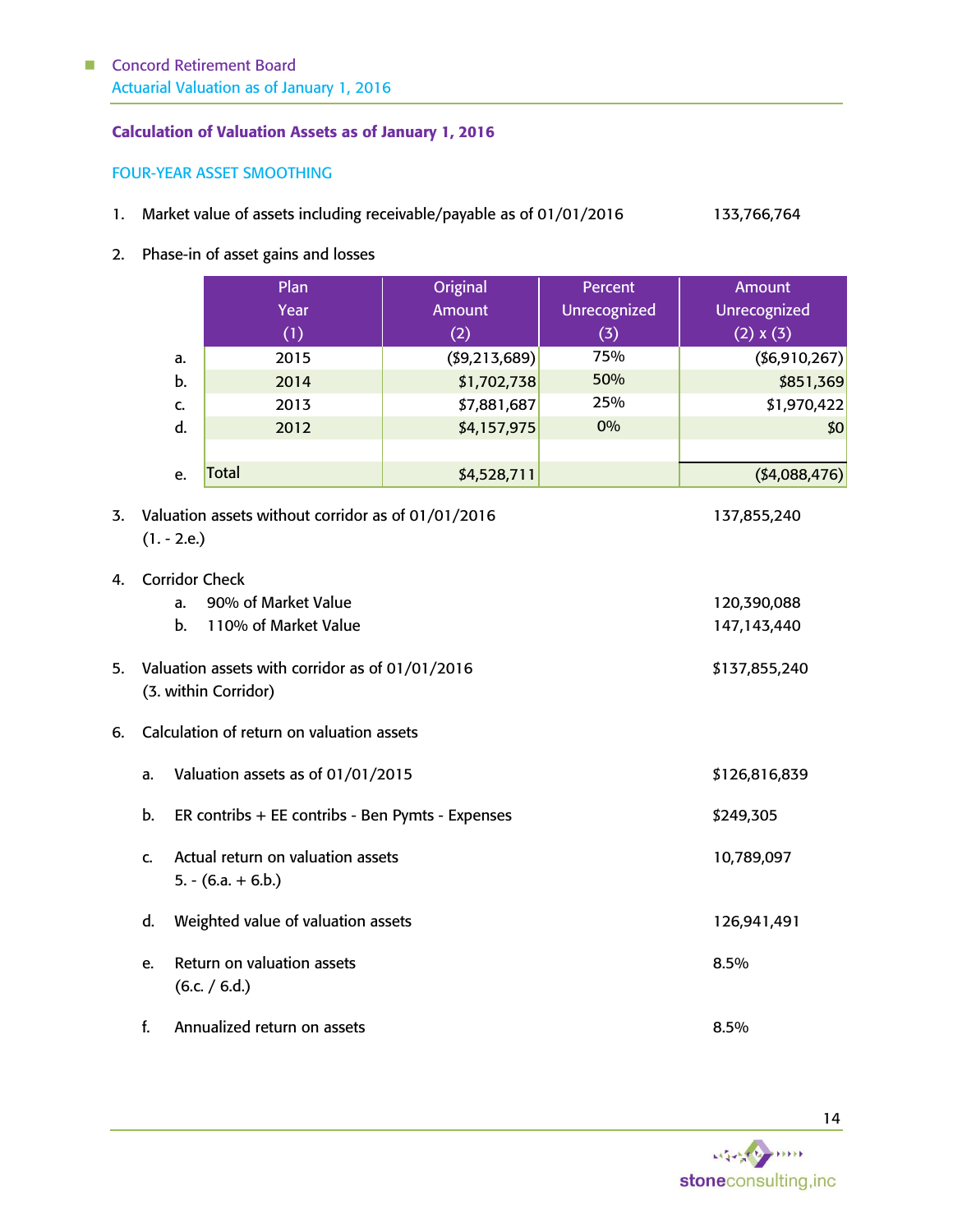# Disclosure Information Under GASB Statement 25

| (Dollars In Thousands) |                  |                  |                 |               |          |             |
|------------------------|------------------|------------------|-----------------|---------------|----------|-------------|
| Actuarial <sup>1</sup> | <b>Actuarial</b> | <b>Actuarial</b> | <b>Unfunded</b> | <b>Funded</b> | Covered  | UAAL as a % |
| <b>Valuation</b>       | Value of         | Accrued          | AAL (UAAL)      | Ratio         | Payroll  | of Covered  |
| <b>Date</b>            | <b>Assets</b>    | <b>Liability</b> |                 |               |          | Payroll     |
|                        | A                | B                | $B-A$           | A/B           | C        | $(B-A)/C$   |
| 1/1/2016               | \$137,855        | \$167,011        | \$29,156        | 83%           | \$29,941 | 97%         |
| 1/1/2015               | \$126,817        | \$156,552        | \$29,735        | 81%           | \$29,283 | 102%        |
| 1/1/2014               | \$115,340        | \$142,405        | \$27,065        | 81%           | \$27,514 | 98%         |
| 1/1/2012               | \$94,996         | \$123,798        | \$28,802        | 77%           | \$25,221 | 114%        |
| 1/1/2010               | \$90,445         | \$106,054        | \$15,609        | 85%           | \$24,097 | 65%         |

# SCHEDULES OF FUNDING PROGRESS

#### NOTES TO SCHEDULES

Additional information as of the latest actuarial valuation follows:

| <b>Valuation Date</b>             | 1/1/2016                                                                                                                                                                                                                                                                                                                                                                     |  |
|-----------------------------------|------------------------------------------------------------------------------------------------------------------------------------------------------------------------------------------------------------------------------------------------------------------------------------------------------------------------------------------------------------------------------|--|
| Actuarial cost method             | <b>Entry Age Normal</b>                                                                                                                                                                                                                                                                                                                                                      |  |
| Amortization method               | 2.00% amortization increase                                                                                                                                                                                                                                                                                                                                                  |  |
| Remaining amortization period     | 13 years for the fresh start base                                                                                                                                                                                                                                                                                                                                            |  |
| Asset valuation method            | Market value adjusted by accounts payable and receivables<br>adjusted to phase in over 4 years investment gains or losses above<br>or below the expected rate of investment return. The actuarial<br>value of assets must be no less than 90% of the adjusted market<br>value nor more than 110% of the adjusted market value. Market<br>value of assets is \$133,766,764.00 |  |
| <b>Actuarial assumptions:</b>     |                                                                                                                                                                                                                                                                                                                                                                              |  |
| Investment Rate of Return         | 7.00% per year (7.25% in prior valuation)                                                                                                                                                                                                                                                                                                                                    |  |
| <b>Projected Salary Increases</b> | 4.00% Ultimate rate; 3.50% base rate while receiving the<br>following steps:<br>Group 1 and 2: 7 years of 4.3%<br>Fire: 3 years of 4.7%<br>$\bullet$<br>Police: 5.2% in year one, followed by 5.6%, 7.3%, 5.0%,<br>$\bullet$<br>and 4.8% in years two through five                                                                                                           |  |

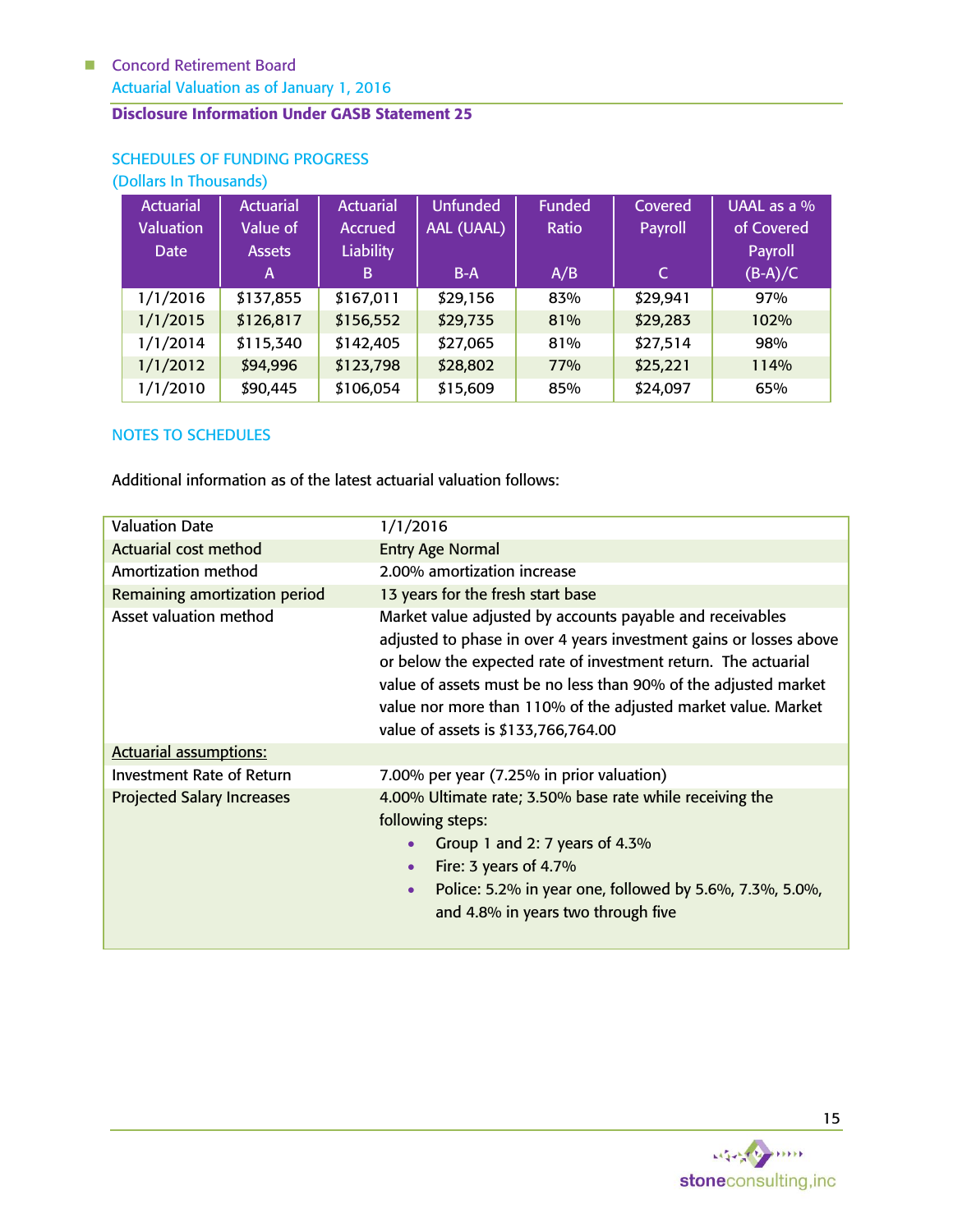# PERAC Information Disclosure

The most recent actuarial valuation of the System was prepared by Stone Consulting, Inc. as of January 1, 2016

| The normal cost for employees on that date was:                            | \$2,726,688   | 9.1% of payroll |
|----------------------------------------------------------------------------|---------------|-----------------|
| The normal cost for the employer was:                                      | \$1,898,648   | 6.3% of payroll |
|                                                                            |               |                 |
| The actuarial liability for active members was:                            | \$93,599,121  |                 |
| The actuarial liability for retired members was (includes inactives):      | \$73,412,372  |                 |
| Total actuarial accrued liability:                                         | \$167,011,493 |                 |
| System assets as of that date (\$133,766,764 Market Value):                | \$137,855,240 |                 |
| Unfunded actuarial accrued liability:                                      | \$29,156,253  |                 |
|                                                                            |               |                 |
| The ratio of system's assets to total actuarial liability was:             | 83%           |                 |
| As of that date the total covered employee payroll was:                    | \$29,941,179  |                 |
| The principal actuarial assumptions used in the valuation are as follows:  |               |                 |
| 7.00% per annum (7.25% in prior valuation)<br>Investment Return:           |               |                 |
| Select and ultimate rate (4.00% ultimate rate)<br>Rate of Salary Increase: |               |                 |

# SCHEDULE OF FUNDING PROGRESS (Dollars in \$000's)

|                            | <b>Actuarial Value</b> | <b>Actuarial Accrued</b> | <b>Unfunded AAL</b> | Funded | Covered  | UAAL as a $%$ of       |
|----------------------------|------------------------|--------------------------|---------------------|--------|----------|------------------------|
| <b>Actuarial Valuation</b> | of Assets              | Liability (AAL)          | (UAAL)              | Ratio  | Payroll  | <b>Covered Payroll</b> |
| <b>Date</b>                | (a)                    | (b)                      | $(b-a)$             | (a/b)  | (c)      | $((b-a)/c)$            |
| 1/1/2016                   | \$137,855              | \$167,011                | \$29,156            | 83%    | \$29,941 | 97%                    |
| 1/1/2015                   | \$126,817              | \$156,552                | \$29,735            | 81%    | \$29,283 | 102%                   |
| 1/1/2014                   | \$115,340              | \$142,405                | \$27,065            | 81%    | \$27,514 | 98%                    |
| 1/1/2012                   | \$94,996               | \$123,798                | \$28,802            | 77%    | \$25,221 | 114%                   |
| 1/1/2010                   | \$90,445               | \$106,054                | \$15,609            | 85%    | \$24,097 | 65%                    |

16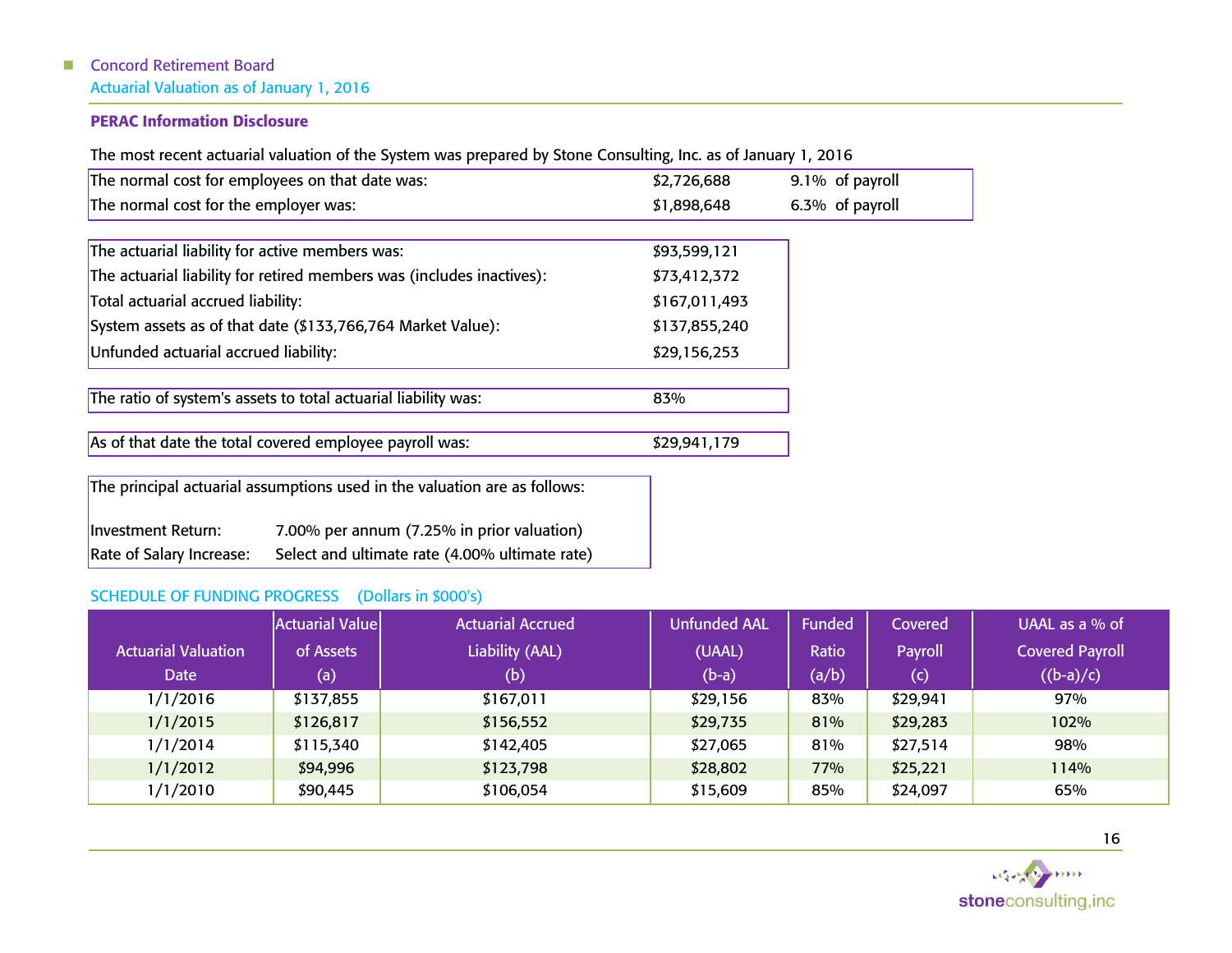#### Actuarial Methods and Assumptions

#### ACTUARIAL METHODS

#### Actuarial Cost Method

The Entry Age Normal Actuarial Cost Method has been used in this valuation. Under this method, the normal cost is the amount calculated as the level percentage of compensation necessary to fully fund the prospective benefits from each member's entry age to retirement age.

The actuarial accrued liability represents the theoretical accumulation of all prior years' normal costs for the plan members as if the program had always been in effect. The unfunded actuarial accrued liability is the excess of the actuarial accrued liability over plan assets.

#### Asset Valuation Method

Market value of assets (adjusted by payables and receivables) adjusted to phase in investment gains or losses above or below the expected rate of investment return over a four-year rolling period. The first 25% is recognized immediately, with an additional 25% recognized each following year. The actuarial value of assets may be no less than 90%, or more than 110% of the market value of assets plus payables and receivables. See page 14 for detailed information.

#### Fiscal Year Adjustment

The actuarial results are adjusted by the valuation interest rate and salary scale to the beginning of Fiscal Year 2018. The unfunded actuarial accrued liability is rolled forward with normal cost and further adjusted by anticipated contributions and interest.

#### ACTUARIAL ASSUMPTIONS

#### Investment Return

7.00% per year net of investment expenses (7.25% in prior valuation).

#### Regular Interest Rate Credited to Annuity Savings Account

2% per year.

#### Salary Increases

4.00% Ultimate rate; 3.25% base rate while receiving the following steps which are added to the base rate:

- Group 1 and 2: 10 years of 3.0%
- $\bullet$  Fire: 3 years of 4.7%
- Police: 5.2% in year one, followed by 5.6%, 7.3%, 5.0%, and 4.8% in years two through five

17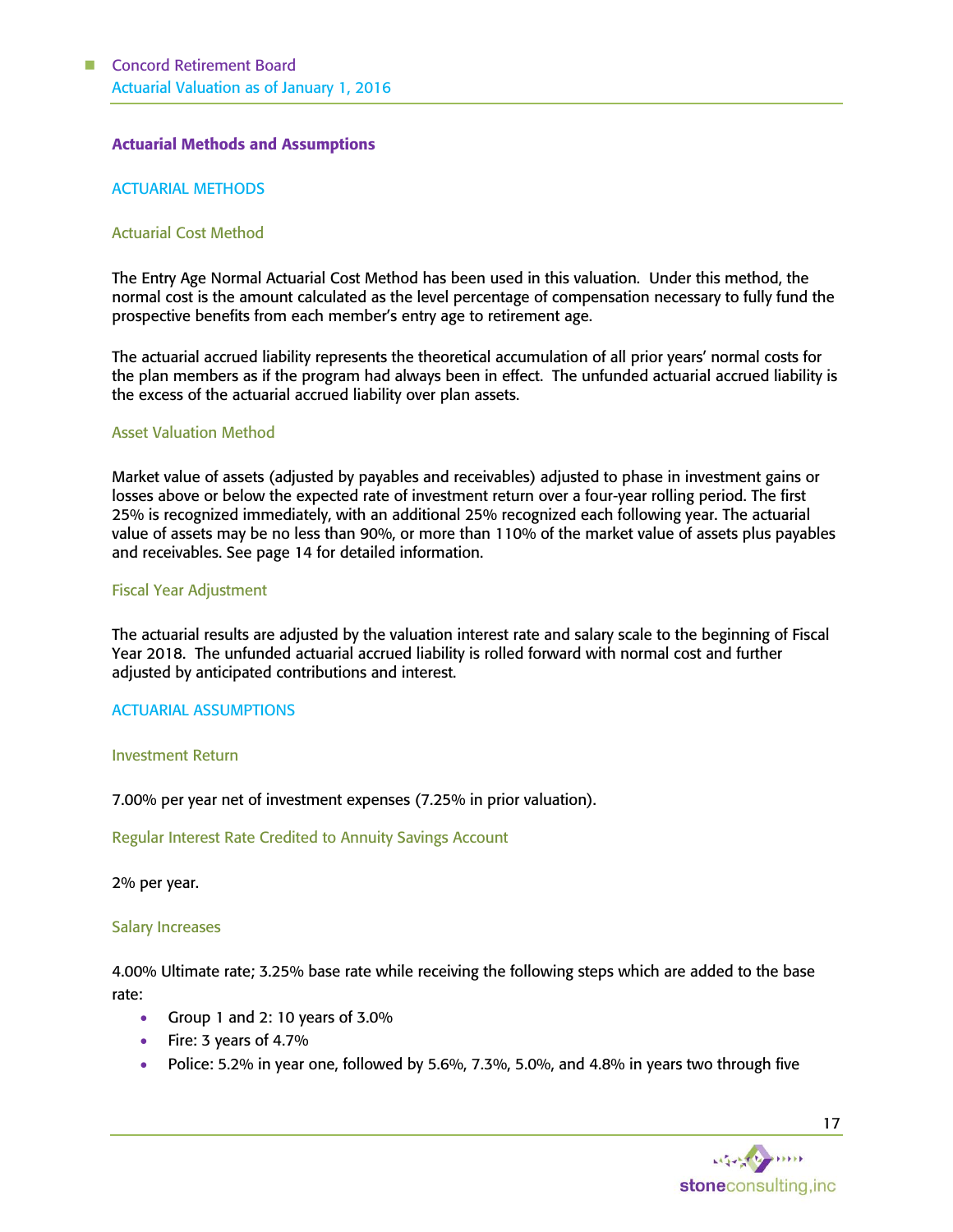#### Actuarial Methods and Assumptions (Continued)

Withdrawal Prior to Retirement

The rates shown at the following sample years of service illustrate the withdrawal assumption. Withdrawal rates for an employee are set to zero if the retirement rate at their age is nonzero. Retirement rates by age are shown on page 19.

| <b>Service</b> | Group 1 and 2 | Group 4 |
|----------------|---------------|---------|
| 0              | 15%           | 1.5%    |
| 1              | 12%           | 1.5%    |
| 2              | 10%           | 1.5%    |
| $\overline{3}$ | 9%            | 1.5%    |
| 4              | 8%            | 1.5%    |
| 5              | 7.6%          | 1.5%    |
| 10             | 5.4%          | 1.5%    |
| 15             | 3.3%          | 0.0%    |
| 20             | 2.0%          | $0.0\%$ |
| 25             | 1.0%          | 0.0%    |
| $30+$          | $0.0\%$       | 0.0%    |

## Disability Prior to Retirement

The rates shown at the following sample ages illustrate the assumption regarding the incidence of disability:

| <b>Rate of Disability</b> |               |         |  |  |  |
|---------------------------|---------------|---------|--|--|--|
| Age                       | Group 1 and 2 | Group 4 |  |  |  |
| 20                        | 0.01%         | 0.10%   |  |  |  |
| 25                        | 0.02%         | 0.20%   |  |  |  |
| 30                        | 0.03%         | 0.30%   |  |  |  |
| 35                        | 0.06%         | 0.30%   |  |  |  |
| 40                        | 0.10%         | 0.30%   |  |  |  |
| 45                        | 0.15%         | 1.00%   |  |  |  |
| 50                        | 0.19%         | 1.25%   |  |  |  |
| 55                        | 0.24%         | 1.20%   |  |  |  |
| 60                        | 0.28%         | 0.85%   |  |  |  |

Disability is assumed to be 45% ordinary and 55% accidental for Group 1 and 2 and 10% ordinary and 90% accidental for Group 4.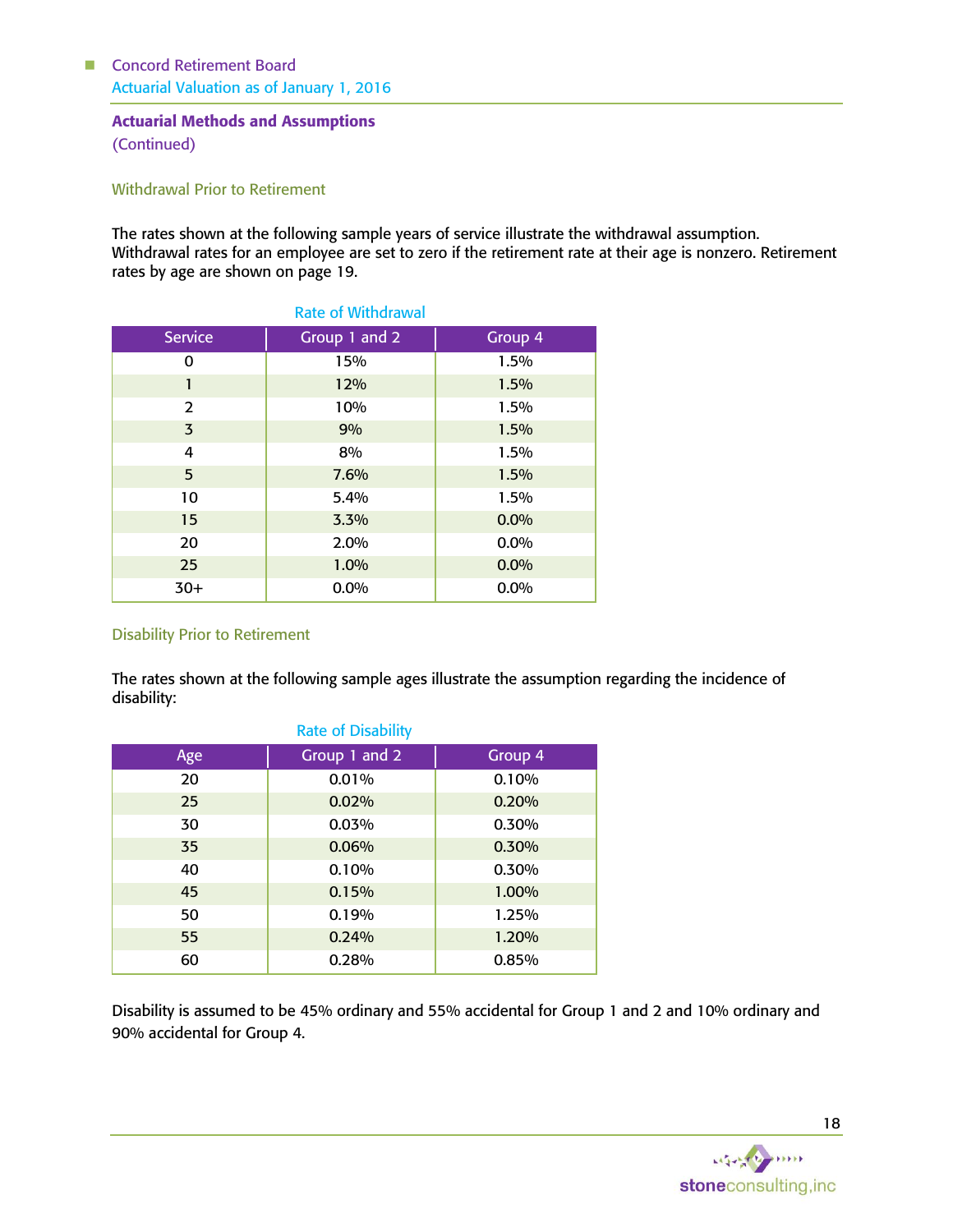# Actuarial Methods and Assumptions

(Continued)

#### Rates of Retirement

The rates shown at the following ages illustrate the assumption regarding the incidence of retirement, once the member has achieved 10 years of service:

|     |                       |                        |         | <b>Hired after 4/1/2012</b> |                        |         |  |
|-----|-----------------------|------------------------|---------|-----------------------------|------------------------|---------|--|
|     | <b>Group 1&amp; 2</b> | <b>Group 1 &amp; 2</b> |         | Group 1& 2                  | <b>Group 1 &amp; 2</b> |         |  |
| Age | <b>Male</b>           | Female                 | Group 4 | <b>Male</b>                 | Female                 | Group 4 |  |
| 50  | $1\%$                 | 1.5%                   | 2%      | 0%                          | 0%                     | 0%      |  |
| 51  | $1\%$                 | 1.5%                   | 2%      | 0%                          | 0%                     | 0%      |  |
| 52  | 1%                    | 2.0%                   | 2%      | 0%                          | 0%                     | 0%      |  |
| 53  | 1%                    | 2.5%                   | 2%      | 0%                          | 0%                     | 0%      |  |
| 54  | 2%                    | 2.5%                   | 7.5%    | 0%                          | 0%                     | 0%      |  |
| 55  | 2%                    | 5.5%                   | 15%     | 0%                          | 0%                     | 10%     |  |
| 56  | 2.5%                  | 6.5%                   | 10%     | 0%                          | 0%                     | 7%      |  |
| 57  | 2.5%                  | 6.5%                   | 10%     | 0%                          | 0%                     | 20%     |  |
| 58  | 5%                    | 6.5%                   | 10%     | 0%                          | 0%                     | 10%     |  |
| 59  | 6.5%                  | 6.5%                   | 15%     | 0%                          | 0%                     | 15%     |  |
| 60  | 12%                   | 5%                     | 20%     | 25%                         | 30%                    | 20%     |  |
| 61  | 20%                   | 13%                    | 20%     | 20%                         | 13%                    | 20%     |  |
| 62  | 30%                   | 15%                    | 25%     | 30%                         | 15%                    | 25%     |  |
| 63  | 25%                   | 12.5%                  | 25%     | 25%                         | 12.5%                  | 25%     |  |
| 64  | 22%                   | 18%                    | 30%     | 22%                         | 18%                    | 30%     |  |
| 65  | 40%                   | 15%                    | 100%    | 40%                         | 15%                    | 100%    |  |
| 66  | 25%                   | 20%                    | N/A     | 25%                         | 20%                    | N/A     |  |
| 67  | 25%                   | 20%                    | N/A     | 25%                         | 20%                    | N/A     |  |
| 68  | 30%                   | 25%                    | N/A     | 30%                         | 25%                    | N/A     |  |
| 69  | 30%                   | 20%                    | N/A     | 30%                         | 20%                    | N/A     |  |
| 70  | 100%                  | 100%                   | N/A     | 100%                        | 100%                   | N/A     |  |

#### **Mortality**

RP-2000 table projected from 2000 with Generational Mortality and Scale BB (sex-distinct). (Prior valuation used the same assumption). During employment the healthy employee mortality table is used. Post-employment the healthy annuitant table is used. In-service death is assumed to be 55% accidental for group 1 and 2 and 90% accidental for group 4.

#### Disabled Life Mortality

RP-2000 table projected from 2000 with Generational Mortality and Scale BB for healthy annuitants, setforward by 2 years (sex-distinct). Death is assumed to be due to the same cause as the disability 40% of the time. (Prior valuation used the same assumption).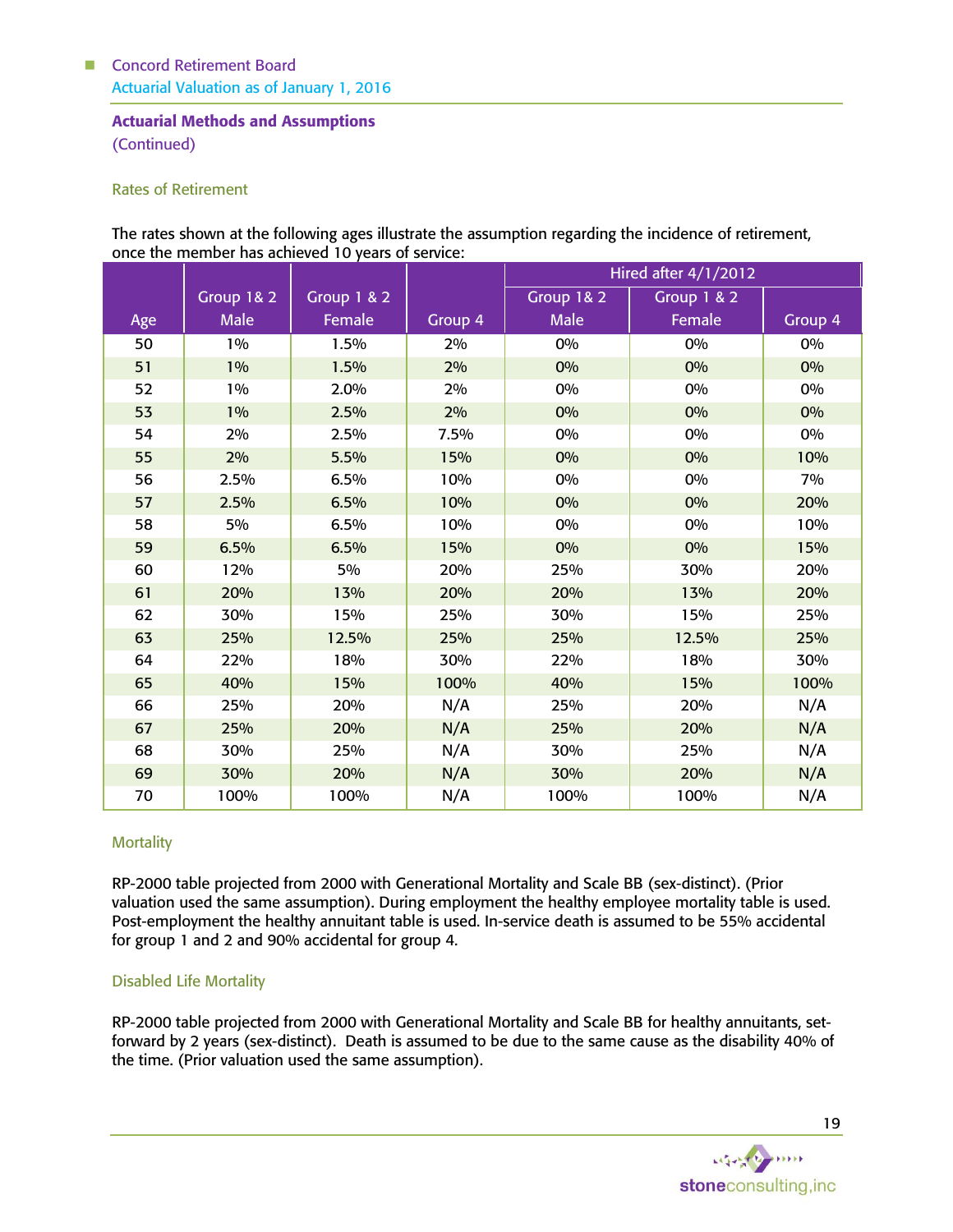# Actuarial Methods and Assumptions (Continued)

#### Family Composition

Members assumed married with 2 dependent children – one male and one female both age 15; age difference between member and spouse assumed to be 3 years (the male being the older).

#### Cost-of-Living Increases

A 3% COLA on the first \$12,000 of a member's retirement allowance is assumed to be granted every year.

#### Administrative Expenses

Estimated budgeted amount of \$285,141 for the Fiscal Year 2018 excluding investment management fees and custodial fee is added to the Normal Cost.

#### Net 3(8)(c)

Net 3(8)(c) payments are assumed to be the same level as the past calendar year for all future years.

#### Step Increases

Step increases are assumed to be part of the salary increase assumption.

#### Credited Service

All service is assumed to be due to employment with the municipality.

#### Contribution Timing

Contributions are assumed to be made at the beginning of the fiscal year.

#### Total Payroll Increase

The total payroll is assumed to increase at 4.25% per year.

#### Valuation Date

January 1, 2016.

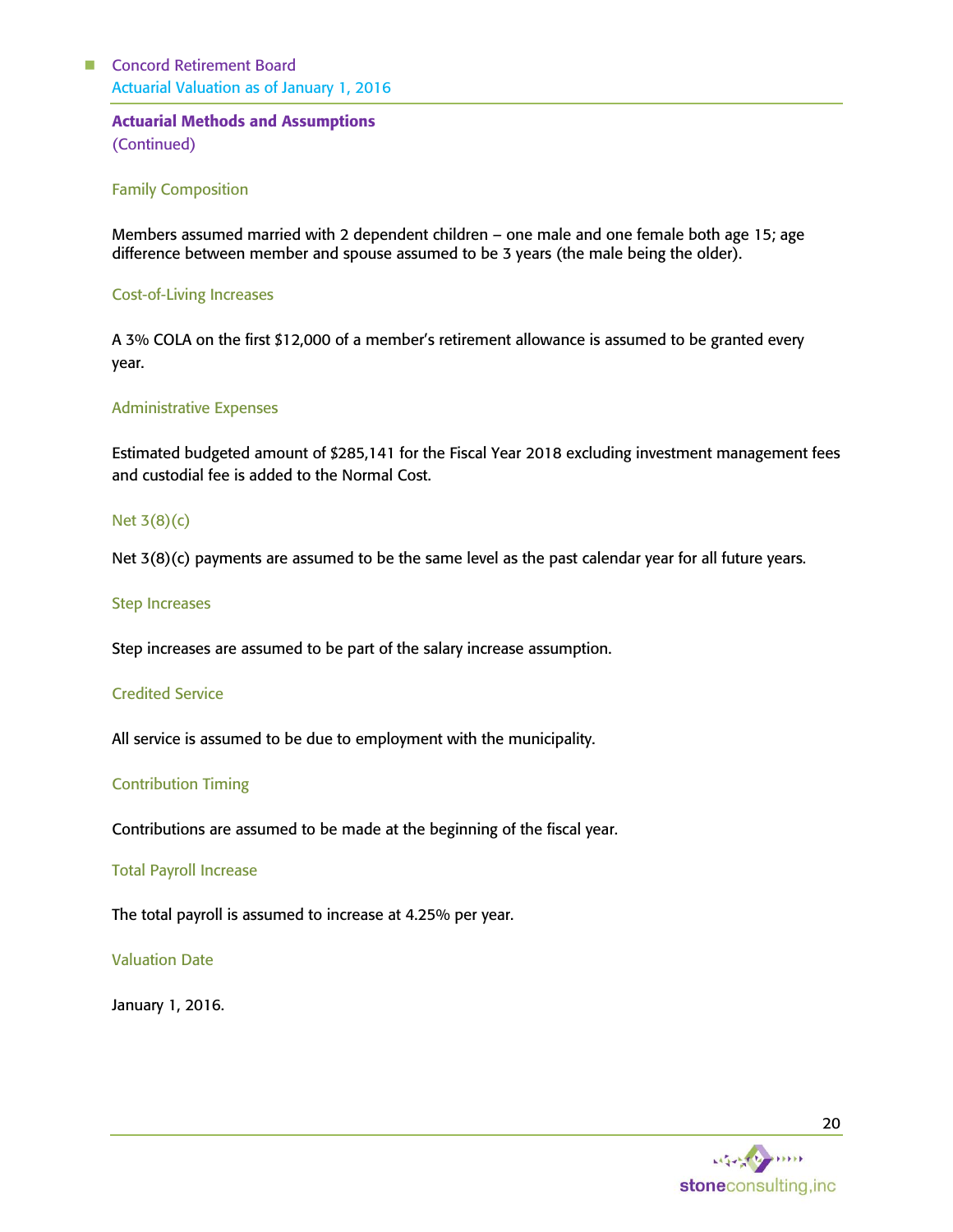#### Summary of Principal Provisions

#### 1. PARTICIPANT

Participation is mandatory for all full-time employees whose employment commences before age 65. There are three classes of members in the retirement system:

- Group 1: general employees
- Group 2: employees in specified hazardous occupations (e.g., electricians)
- Group 4: police and firefighters

#### 2. MEMBER CONTRIBUTIONS

Member contributions vary depending upon date hired as follows:

| Date of Hire         | <b>Member Contribution Rate</b> |
|----------------------|---------------------------------|
| Prior to 1975        | 5% of Pay                       |
| $1975 - 1983$        | 7% of Pay                       |
| 1984 – June 30, 1996 | 8% of Pay                       |
| After June 30, 1996  | 9% of Pay                       |

Members hired after 1978 contribute an additional 2% of pay over \$30,000 (annualized on a pay period basis).

#### 3. PAY

#### a. Pay

Gross regular compensation excluding bonuses, overtime, severance pay, unused sick pay, and other similar compensation. For those hired after 12/31/2010, covered pay is limited to 64% of the IRS Code Section 401(a)(17) pay limit.

#### b. Average Pay

The average of pay during the three consecutive years that produce the highest average or, if greater, during the last three years (whether or not consecutive) preceding retirement. For members joining the MGL Chapter 32 Retirement System after April 1, 2012, five-year averages will be used.

#### 4. CREDITED SERVICE

Period during which an employee contributes to the retirement system plus certain periods of military service and "purchased" service.

#### 5. SERVICE RETIREMENT

a. Eligibility

1) Attainment of age 55 and completion of ten years of credited service or at any age with completion of 20 years of service. If hired prior to 1978 or a member of Group 4, the completion of ten years of service is not required.

2) System member after April 1, 2012 and Group 1 – Age 60 and Completion of 10 years of credited service. Group 2 – Age 55 and completion of 10 years of service. Group 4 – Age 55.

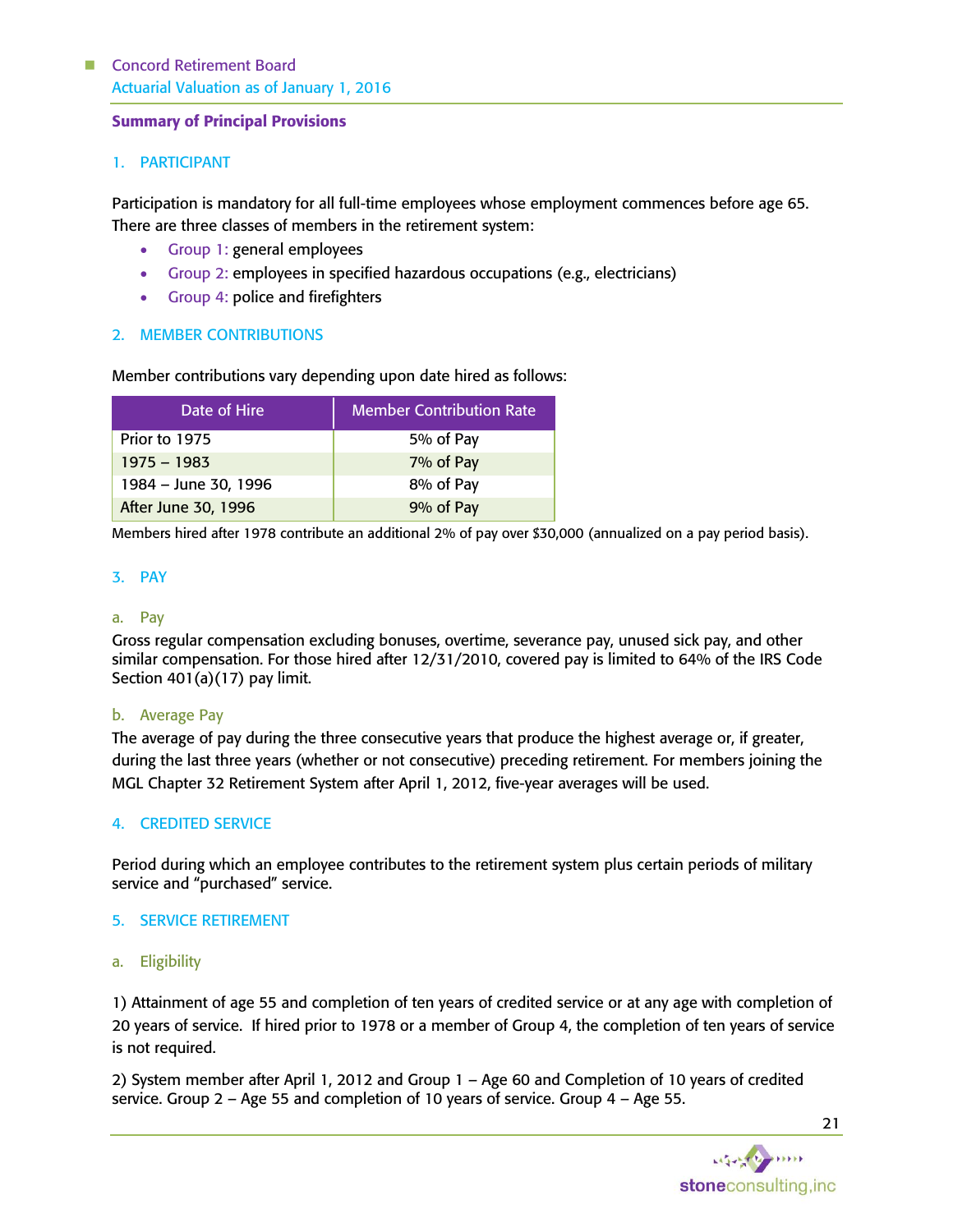# Summary of Principal Provisions (Continued)

#### b. Retirement Allowance

Determined as the product of the member's benefit percentage, average pay and credited service, where the benefit percentage is shown below (maximum allowance of 80% of average pay):

| <b>BENEFIT % BASED ON ATTAINED AGE AT RETIREMENT</b> |                            |         |         |  |  |  |
|------------------------------------------------------|----------------------------|---------|---------|--|--|--|
| <b>Benefit Percentage</b>                            | Group 1                    | Group 2 | Group 4 |  |  |  |
| 2.5%                                                 | $65+$                      | $60+$   | $55+$   |  |  |  |
| 2.4                                                  | 64                         | 59      | 54      |  |  |  |
| 2.3                                                  | 63                         | 58      | 53      |  |  |  |
| 2.2                                                  | 62                         | 57      | 52      |  |  |  |
| 2.1                                                  | 61                         | 56      | 51      |  |  |  |
| 2.0                                                  | 60                         | 55      | 50      |  |  |  |
| 1.9                                                  | 59                         | N/A     | 49      |  |  |  |
| 1.8                                                  | 58                         | N/A     | 48      |  |  |  |
| 1.7                                                  | 57                         | N/A     | 47      |  |  |  |
| 1.6                                                  | 56                         | N/A     | 46      |  |  |  |
| 1.5                                                  | 55                         | N/A     | 45      |  |  |  |
|                                                      | Hired after April 1, 2012* |         |         |  |  |  |
| 2.5%                                                 | $67+$                      | $62+$   | $57+$   |  |  |  |
| 2.35                                                 | 66                         | 61      | 56      |  |  |  |
| 2.20                                                 | 65                         | 60      | 55      |  |  |  |
| 2.05                                                 | 64                         | 59      | 54      |  |  |  |
| 1.90                                                 | 63                         | 58      | 53      |  |  |  |
| 1.75                                                 | 62                         | 57      | 52      |  |  |  |
| 1.60                                                 | 61                         | 56      | 51      |  |  |  |
| 1.45                                                 | 60                         | 55      | 50      |  |  |  |

Benefit % X Average Pay X Years of Service  $=$  Benefit, limited at 80% of average pay

\*Reduction is .125% for each year early instead of .15% per year for employees with over 30 years of service.

In addition, veterans receive an additional \$15 per year for each year of credited service up to 20 years

#### 6. DEFERRED VESTED RETIREMENT

#### a. Eligibility

Completion of 10 years of credited service (for elected and appointed members, 6 years in the event of involuntary termination).

#### b. Retirement Allowance

Determined in the same manner as "Service Retirement" section above with the member eligible to start collecting a benefit at age 55, (or age 57 for post-April 1, 2012 hires) or defer until later at his or her discretion. If a member chooses, his or her contributions with interest may be withdrawn. The amount of interest he or she will receive depends on length of service and whether or not the termination of employment was voluntary.

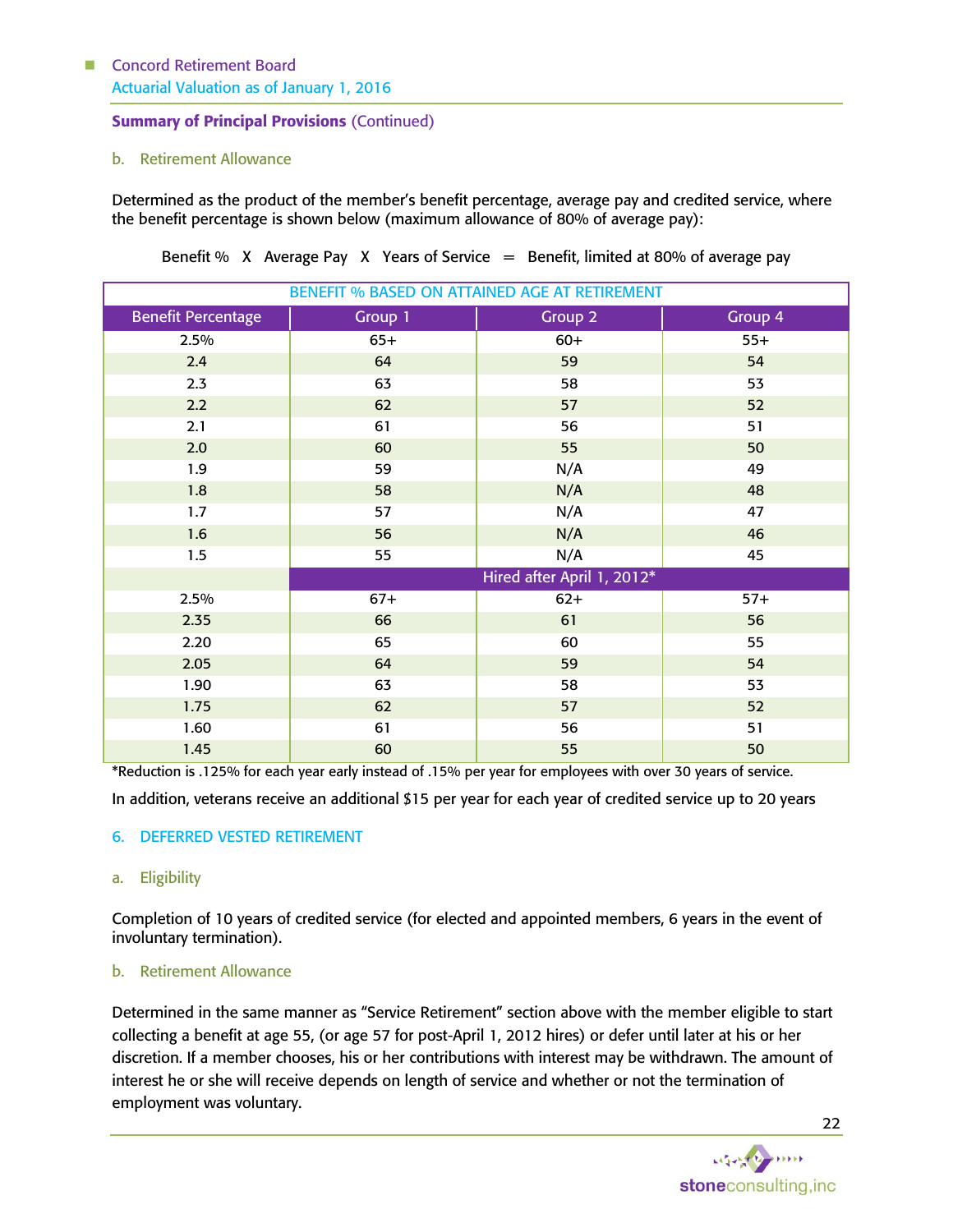## Summary of Principal Provisions (Continued)

## 7. ORDINARY DISABILITY RETIREMENT

a. Eligibility

Non-job related disability after completion of 10 years of credited service.

b. Retirement Allowance

Determined in the same manner as "Service Retirement" section and calculated as if the member had attained age 55 (or age 57 for those hired after April 1, 2012), if younger. Veterans receive 50% of pay (during final year) plus an annuity based on accumulated member contributions with interest.

#### 8. ACCIDENTAL DISABILITY RETIREMENT

a. Eligibility

Disabled as a result of an accident in the performance of duties. No age or service requirement.

b. Retirement Allowance

72% of pay plus an annuity based on accumulated member contributions with interest. Also, a dependent's allowance per year for each child. Total allowance not to exceed 100% of pay (75% for members hired after 1987).

- 9. NON-OCCUPATIONAL DEATH
- a. Eligibility

Dies while in active service, but not due to occupational injury. 2 years of service.

b. Retirement Allowance

Benefit as if Option C had been elected (see below) and member had attained age 55 (or age 57 for those hired after April 1, 2012) if younger. Minimum monthly benefits provided as follows: spouse - \$500, first child - \$120, each additional child - \$90

#### 10. OCCUPATIONAL DEATH

a. Eligibility

Dies as a result of an occupational injury.

b. Benefit Amount

72% of pay plus refund of annuity savings fund balance. In the case of an accidental disability retiree who dies of the same cause, the beneficiary receives 72% of the last 12 months salary or the current pension amount, whichever is greater.

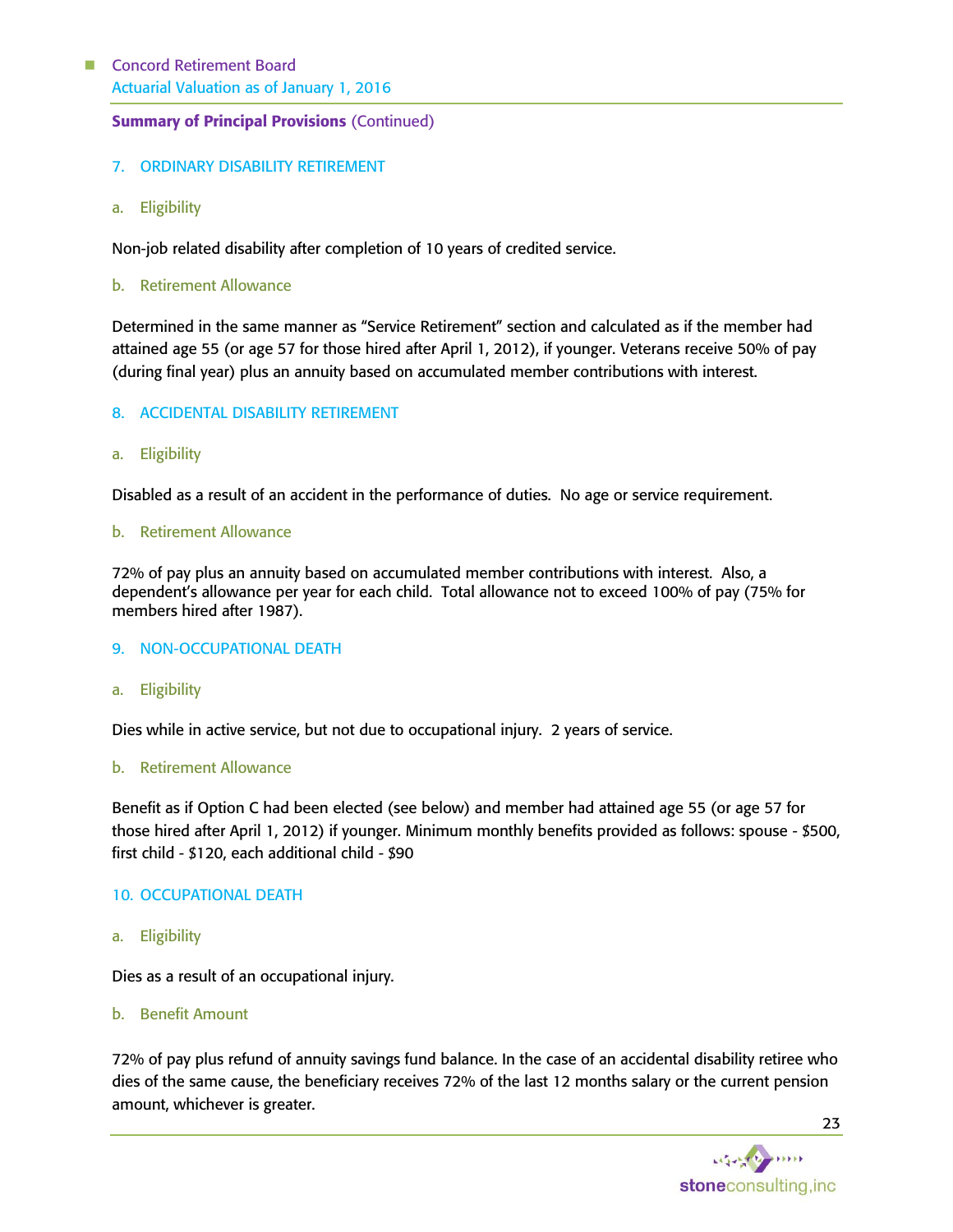#### Summary of Principal Provisions (Continued)

#### 11. COST-OF-LIVING INCREASES

An increase of up to 3% applied to the first \$12,000 of annual benefit. Fully funded by the Employer from and after Fiscal Year 1999. Percentage increase is voted on each year by the Retirement Board. Cost-ofliving increases granted during Fiscal Year 1982 through Fiscal 1998 are reimbursed by the Commonwealth.

#### 12. OPTIONAL FORMS OF PAYMENT

Option A

Allowance payable monthly for the life of the member.

Option B

Allowance payable monthly for the life of the member with a guarantee of remaining member contributions with interest.

Option C

Allowance payable monthly for the life of the member with 66-2/3% continuing to the member's beneficiary upon the member's death. If the beneficiary predeceases the member, the allowance amount "pops up" to the non-reduced amount.

#### Glossary of Terms

Actuarial Accrued Liability

The portion of the Present Value of Benefits that is attributable to past service.

Actuarial Assets

Market value of assets (adjusted by payables and receivables) adjusted to phase in investment gains or losses above or below the expected rate of investment return over a four-year rolling period. The first 25% is recognized immediately, with an additional 25% recognized each following year. The actuarial value of assets may be no less than 90%, or more than 110% of the market value of assets plus payables and receivables. See page 14 for detailed information.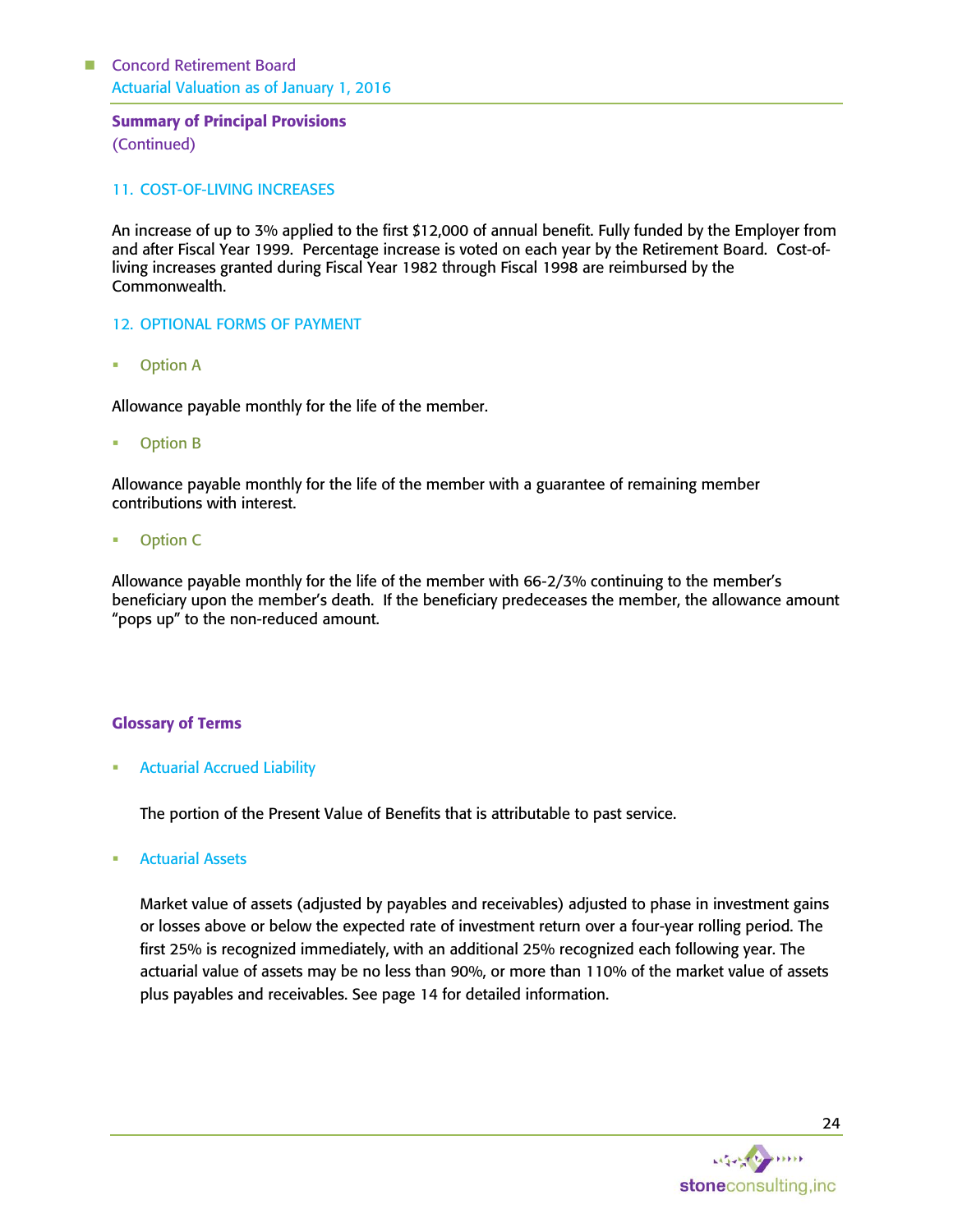#### Actuarial Assumptions

Estimates are made as to the occurrence of certain events that determine the level of benefits to be paid and how long they will be provided. The more important actuarial assumptions include the investment return on assets, salary increases and the rates of turnover, disability, retirement and mortality.

Actuarial Cost Method

The procedure that is used to allocate the present value of benefits between the liability that is attributable to past service (Actuarial Accrued Liability) and that attributable to future service.

GASB

Government Accounting Standards Board (issues guidance for disclosure of retirement system liabilities).

Normal Cost

The portion of the Present Value of Benefits that is attributable to benefits to be earned in the coming year.

PERAC

Public Employee Retirement Administration Commission, a division of the State government which has regulatory authority over the administration of the retirement system.

#### Present Value of Benefits

Represents the dollar value today of all benefits expected to be earned by current members if all actuarial assumptions are exactly realized.

**•** PRIT

Pension Reserves Investment Trust Fund is the state controlled and administered fund for the investment of assets for members of the retirement system.

**• Unfunded Actuarial Accrued Liability** 

That portion of the Actuarial Accrued Liability not covered by System Assets.

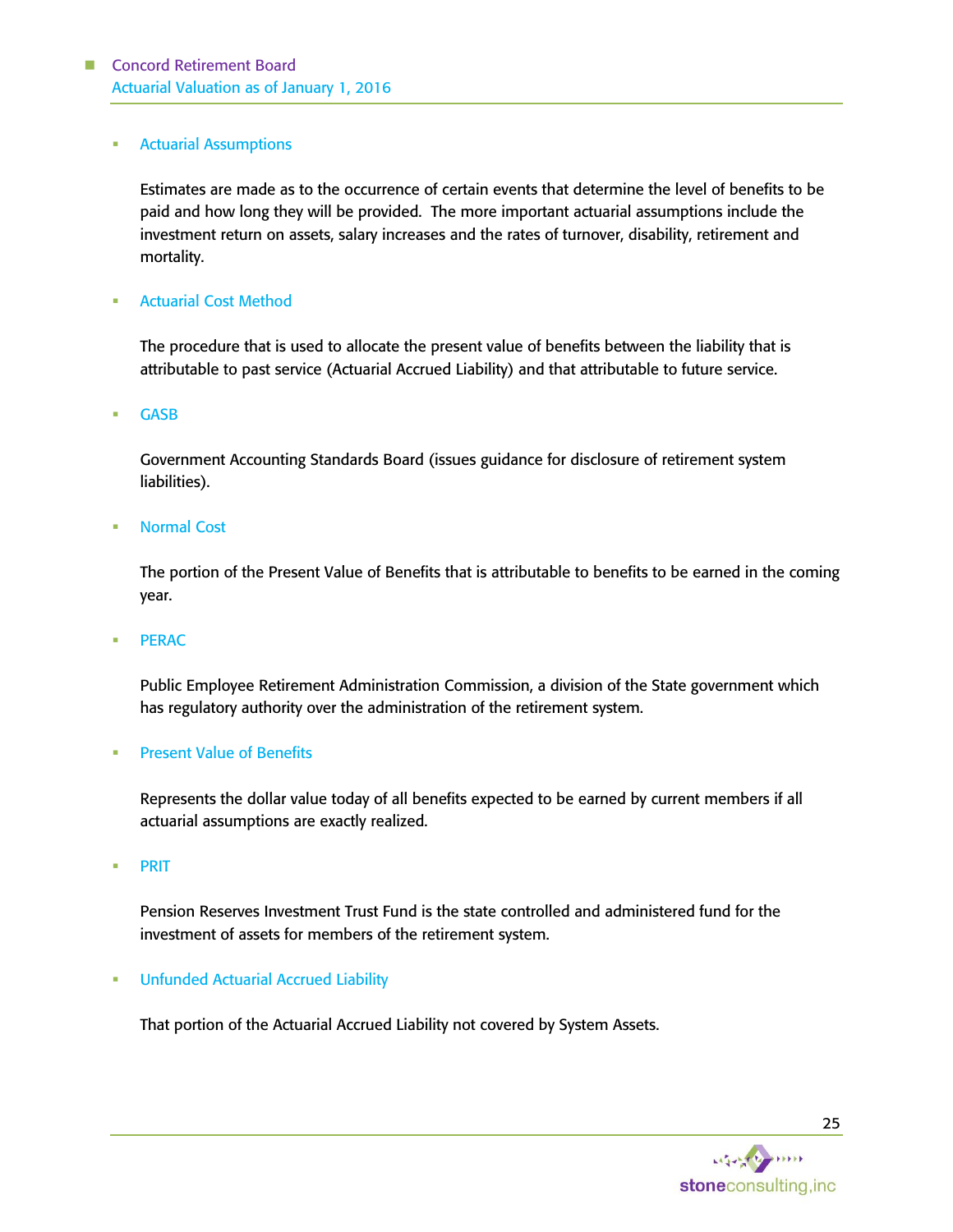

# Concord Retirement System

# Rollup of Unfunded Actuarial Liability to July 1, 2017

Valuation Date **Valuation Date** January 1, 2016

|                                                                            | <b>Water</b> | <b>Sewer</b> | <b>Electric Light</b> | <b>Swim &amp; Fitness</b> | All Others    | <b>Total</b>  |
|----------------------------------------------------------------------------|--------------|--------------|-----------------------|---------------------------|---------------|---------------|
| Accrued Liability as of January 1, 2016                                    | \$3,788,260  | \$947,065    | \$15,583,407          | \$2,017,440               | \$144,675,321 | \$167,011,493 |
| Gross Normal Cost as of January 1, 2016                                    | 85,142       | 21,286       | 296,867               | 97,096                    | 4,124,945     | 4,625,336     |
| <b>Expected Employee Contributions during 2016</b>                         | 76,468       | 19,117       | 251,495               | 65,397                    | 2,314,211     | 2,726,688     |
| <b>Expected Benefit Payouts excluding</b><br>COLA during 2016 <sup>1</sup> | 86,017       | 21,504       | 691,552               | 8,304                     | 6,049,450     | 6,856,829     |
| Actuarial Value of Assets as of December 31, 2015                          | \$3,126,919  | \$781,730    | \$12,862,913          | \$1,665,243               | \$119,418,435 | \$137,855,240 |
| <b>Unfunded Actuarial Accrued</b><br>Liability as of July 1, 2017          | \$642,144    | \$160,536    | \$2,666,652           | \$295,310                 | \$26,406,822  | \$30,171,464  |
| Funding Ratio as of January 1, 2016                                        | 83%          | 83%          | 83%                   | 83%                       | 83%           | 83%           |

<sup>1</sup>State reimbursed COLA